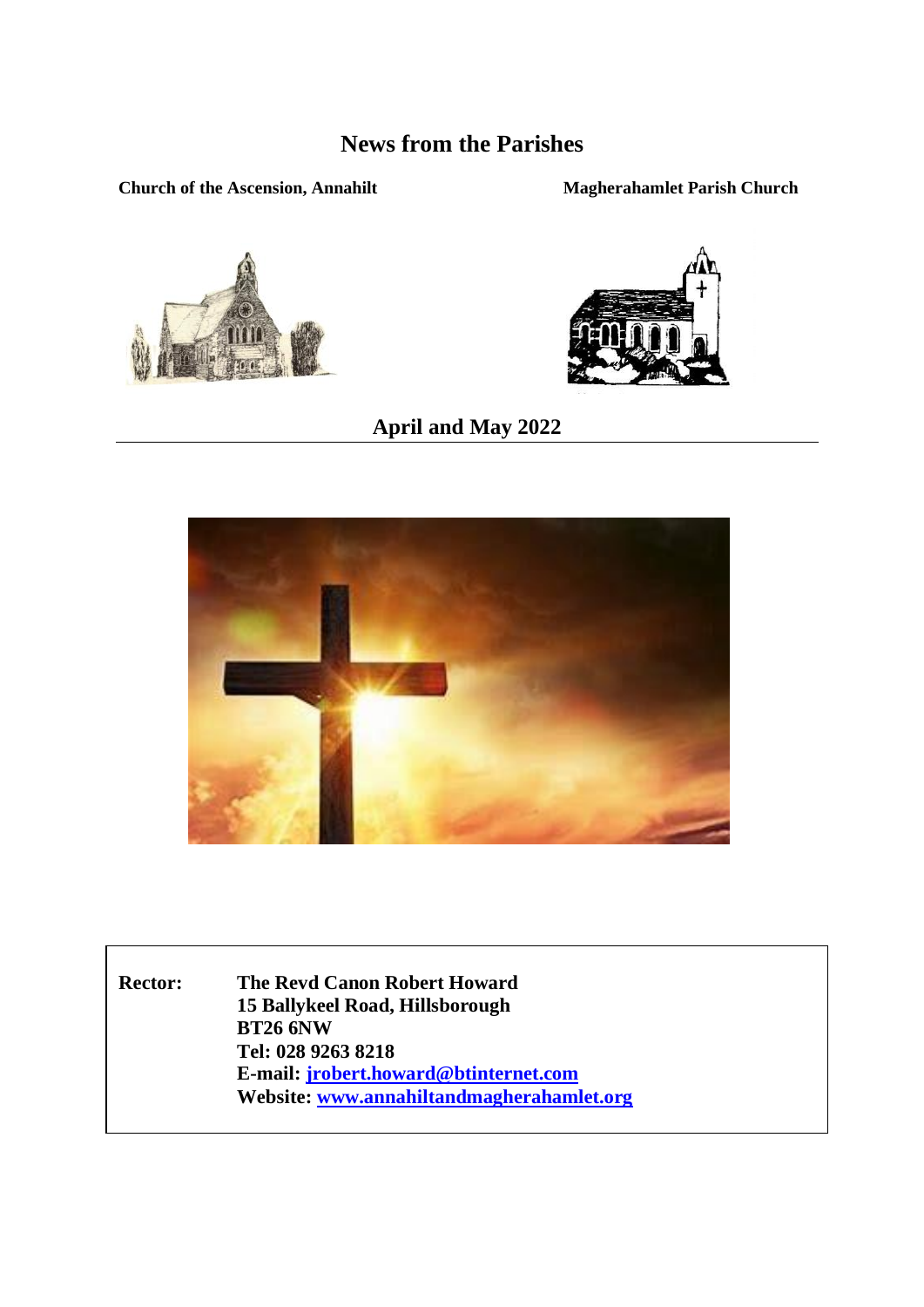

### **The Rector writes….**

#### My dear Parishioners

As we journey through the season of Lent, it's often a season when we strip things back. Perhaps we've been making the effort to 'give up' some of our usual treats or occasional luxuries. Or maybe we have committed to immerse ourselves in some spiritual disciplines like Bible

reading or prayer or to attend some special services during this season which might awaken us further to the presence of God in our lives?

Some people may like to avail of the opportunity which will be re-opened to us this year of worshipping daily in Church during Holy Week. Hopefully this will both encourage and challenge us as we seek to follow Jesus in our daily lives as we recall his journey to and crucifixion on the Cross and his triumphal resurrection three days later.

During Holy Week  $(11 - 15$  April) we look forward to welcoming the Revd Canon Dr Ian Ellis as our speaker from Monday to Good Friday. Ian is a former Rector of Newcastle. He is going to speak on the topic 'Scenes from the Passion: "*The Consolation of The Cross"*. This series is designed as we emerge from the pandemic which has affected our lives in so many ways over these past two years. We now also have the backdrop of the conflict in Ukraine and there is a sense that our world is in need of God's consolation perhaps more than ever before. The Holy Week services will all be recorded and transmitted on-line as soon as possible afterwards and we thank the technology team, Colin Robinette and William Mathers for all their work in making this opportunity available to those who cannot be with us 'In Church' for various reasons.

We do want to encourage people to try to come to these services in person if at all possible. They are always a very special focus in our mission and ministry in this Group of Parishes, in particular the Tenebrae Service on Good Friday at 8.00 pm. In addition, this year both Churches will be open on Good Friday (Magherahamlet 12.00 noon to 1.00 pm; Annahilt 2.00pm to 3.00 pm) for prayer. Good Friday is always a special and sombre day and it would be good to have that extra stream of prayer for the world and our parish flowing throughout those periods. I will be present and will, of course, facilitate and contribute. However, each of these hours of prayer are intended for **you t**o pray individually. You will be free to come and go as you wish during either hour. Your prayers are greatly needed at this very worrying time for the world as we particularly invite people to pray for peace and for all our world leaders and those who are in positions of influence.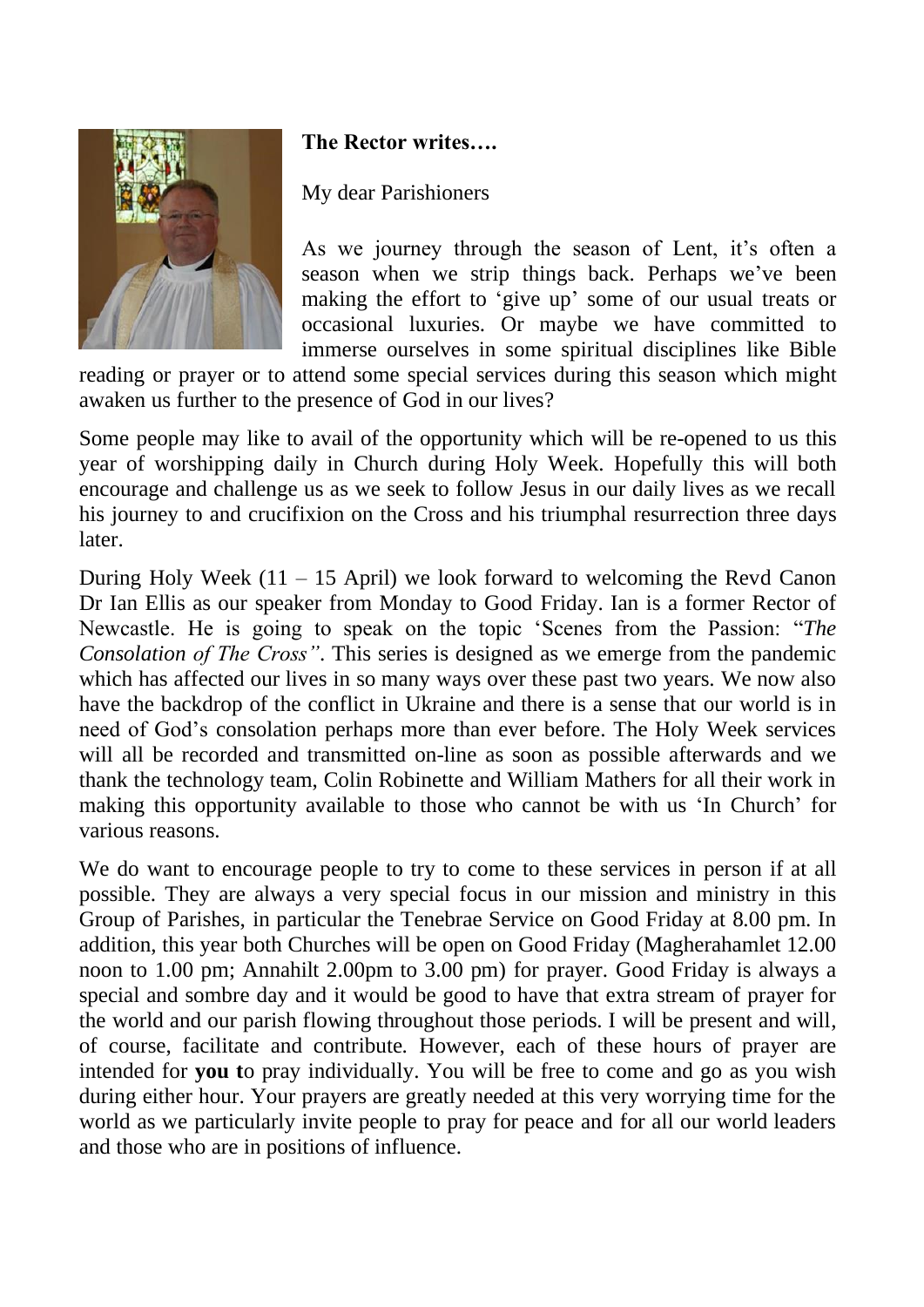Over this season of Lent we often turn our thoughts to those going through times of difficulty. We have coordinated our parochial financial response to the Ukraine Crisis through the Red Cross. We have also made up boxes of clothes, duvet covers and other bedding, also toiletries to those working with partners on the ground offering help and support to refugees making their way across the Ukrainian borders to neighbouring countries. We have also been inviting those who can to continue supplying various items for the Lisburn Foodbank.

The impact of the war in Ukraine is being felt through rising fuel and gas bills as well as other significant increases in the cost of living. Consequently, many people are finding it difficult to manage. If you find yourself in that position, please get in touch with me and I will do all in my power to offer some practical assistance, albeit in a small way. The Church is a family and we need to work together and support one another in these very challenging times. I want to take this opportunity to say 'thank you' to our organisations and their leaders who have been endeavouring to get up and running in person again in recent months. It's not easy as we try to follow the Guidance and enable everyone who comes to feel both welcome and safe. Yet, I also know those who participate in these activities have really valued the opportunity to meet again in person.

On a personal note, may I draw your attention elsewhere in this Magazine to a Service in the Church of the Ascension, Annahilt on Saturday 28 May 2022 at 2.00 pm to celebrate the life and mark the passing of my dear mother, Violet Howard, Unfortunately, at the time of her death it was not possible to hold a Funeral Service in Church on account of the restrictions in place. Please see this as your personal invitation to be there from my siblings and me. Mum appreciated so much being part of this Group of Parishes and the kindness shown to both her and Dad particularly during their latter years. We took so much comfort from the cards, messages and prayers we received from you all at the time of her passing. It would be lovely to have your support on this occasion. All are welcome. To facilitate catering, it would be very helpful if you would let me know if you are in a position to come.

As together we seek to slow down and pray and reflect during this Holy Season may we find the presence and peace of God in your life.

I wish you all a blessed Easter

Your sincere friend and Rector

Robert Howard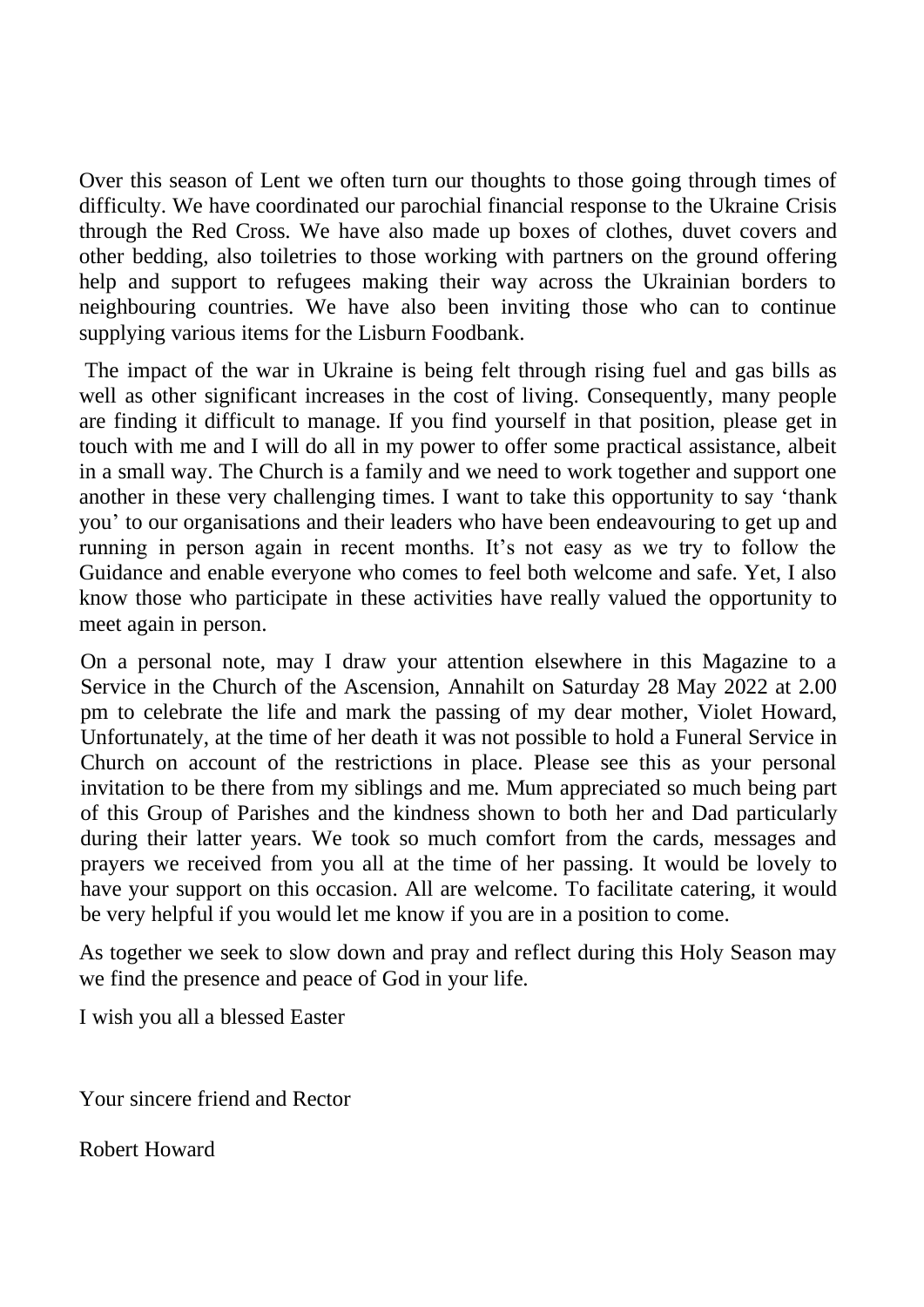#### **Parish of Annahilt – Easter General Vestry Meeting – Monday 28 March 2022**

In his Remarks from the Chair, the Rector reported that in 2021 the Parish's official membership (those households who are subscribers) stood at 109 family units. However, there are additional households who have called on the Rector's ministrations although they have no formal link with the Parish or who wish to identify with the Parish without making any official commitment.

The Rector remarked that we were approaching the first anniversary of the death of His Royal Highness, the Prince Philip, Duke of Edinburgh. As a parish, as a community, as a city and as a nation and Commonwealth we had joined in the countless tributes already paid to the late Duke, giving thanks for the unprecedented span of years he served Her Majesty The Queen as her Consort and the nation and Commonwealth at large.

He also paid tribute to a number of very faithful parishioners who were also 'called home' in the months which followed.

Isaac Harrison devoted a lifetime of service to our Church and Parish. He was a weekly attendee at worship and devout communicant who summoned the faithful by ringing the Church bell Sunday by Sunday. He served on the Select Vestry over a long period, was a former Churchwarden, served as a Parochial Nominator and was also a keen Bowler in the Parish.

Dorothy Ervine was also a hugely respected member of the Parish. For many years she was a devoted member of the Choir with her lovely alto voice. She also served on the Select Vestry over an extended period and was the second woman in the Parish to hold the office of Churchwarden. She was also a very faithful member of the Mothers' Union serving for a time as Enrolling Member.

Canon Eric Kingston, Rector of this Parish from 1976 until 1993 (with Magherahamlet from 1982) died at the wonderful age of 97. He exercised a most effective Ministry of Word and Sacrament in the worship at which he officiated over the years and a devoted Pastoral ministry to all his parishioners especially the sick, the lonely and the worried. In retirement he and his gracious wife, Kathleen, remained firm friends of the parish and were present at many events over the years especially during the 150<sup>th</sup> Anniversary of the Church of the Ascension.

The Rector expressed sympathy with all who have been bereaved over this past year.

On account of the coronavirus pandemic services in Church were suspended during the Lockdown period (Sunday 10 January to Maundy Thursday 1 April 2021. However, a Service was transmitted online on each Sunday and also during Holy Week (Monday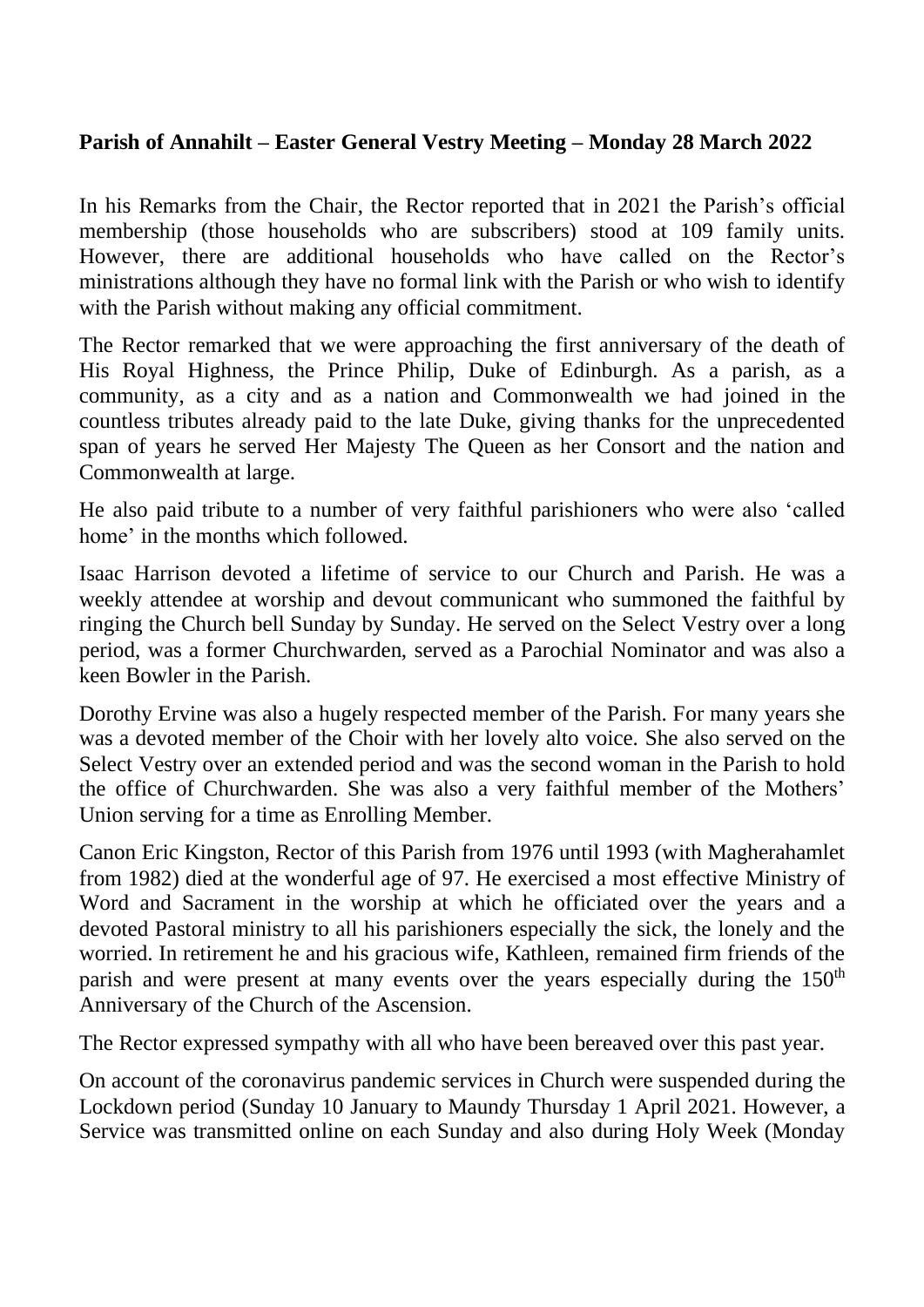to Thursday before Easter) and on Ascension Day. When restrictions on opening churches were eased and in-church worship resumed the numbers in congregations at services were limited as it was necessary to practice social distancing. The Bishop, the Rt Revd David McClay, administered the Rite of Confirmation in Church on Sunday 20 June, the first such Service in the Group of Parishes since 2017. The distance length was reduced from 2 metres to 1 metre in time for the traditional Harvest Festival Services in September. The annual Christmas Carol Service took place in December. A long-standing reciprocal arrangement was continued whereby the Minister and Congregation of Legacurry Presbyterian Church attended the First Communion of Christmas in the Parish Church on Christmas Eve, and the Rector and Parishioners of Annahilt Church of Ireland attended the Watchnight Service in Legacurry on New Year's Eve. Both events were proportionately attended by members of both the Church of Ireland and Presbyterian Church as well as other visitors.

The Parochial Hall is a very useful facility which has again more than proved its worth in advancing Christian activity in our parish. Its use will no doubt continue to develop in a post-covid situation. On 13 June 2021 a Children's Day Service and Prize Giving (postponed from 2020) was held in the Hall. Sunday School and the Rainbow Guides resumed in September. The Parish Indoor Bowling Club also resumed a limited schedule of activity. In the ongoing circumstances of social distancing, The Mothers' Union was unable to resume its meetings.

On account of the Lockdown and various other public health restrictions the annual dinner to celebrate Burns' Night in January in the nearby Larchfield Estate and Grounds and other fundraising events were unable to take place. The monthly collection of items for the local foodbank continued and proved to be of immense benefit for those in our community who are less fortunate than others.

The Report following the 2019 Quinquennial Inspection of the Church and Rectory was on the agenda of the Select Vestry and its recommendations continue to be acted upon. The routine maintenance of the Parochial Hall continued throughout the year. The Select Vestry remain committed to the upkeep and development of all parochial property and assets for the future benefit of the Parish and the public.

Various steps were taken throughout the year to ensure that the Parish is compliant with new GDPR regulations.

The Rector concluded by thanking all who had contributed to Parish Life over the year.

The Trustees' Annual Report was presented by the Parochial Treasurer, Miss Patricia Halliday.

It was not possible for the Rector to nominate an incoming Churchwarden or for the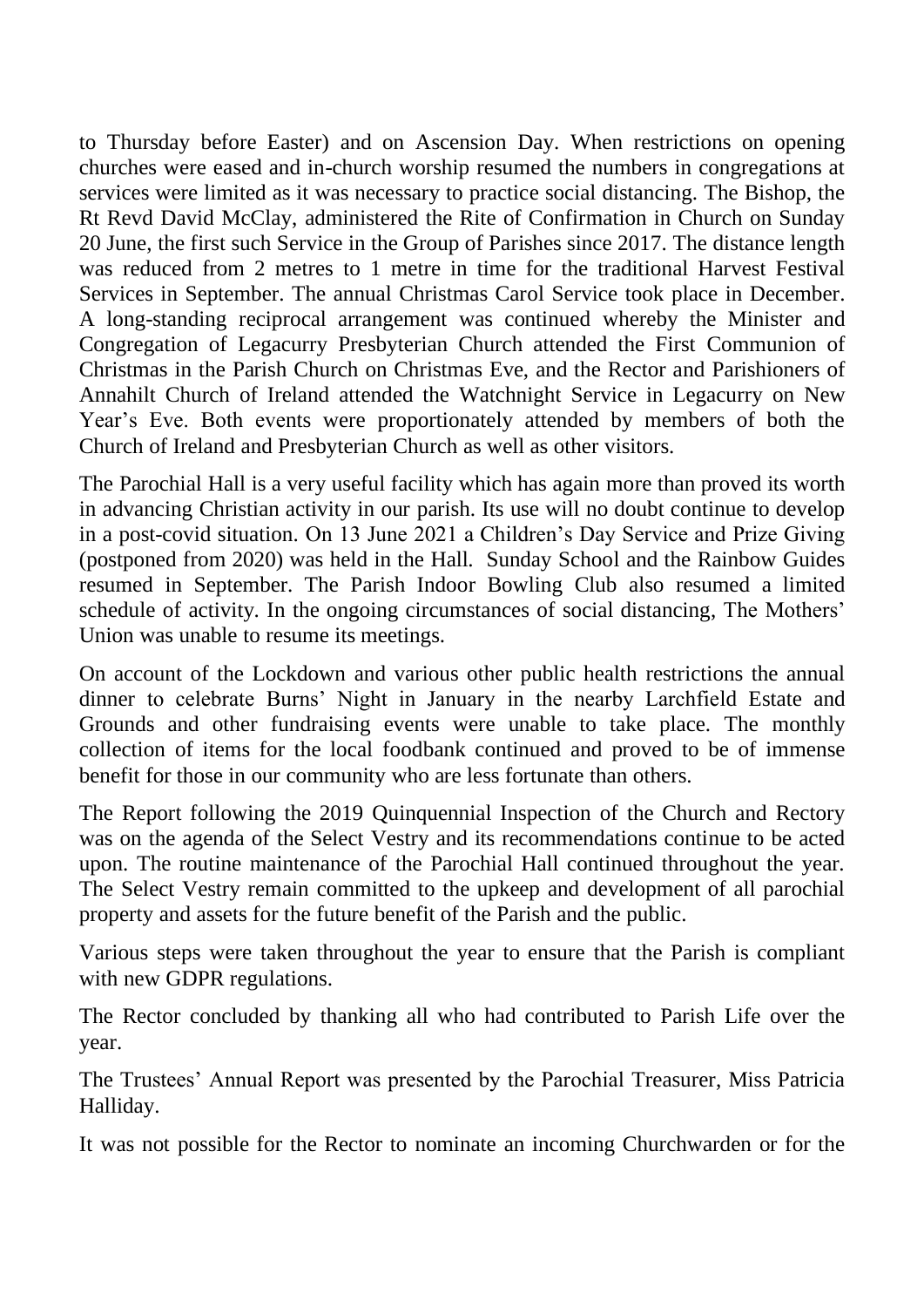registered Vestrypersons to elect a new People's Churchwarden. In these circumstances it was recognized that there would be considerable legal and constitutional difficulties in proceeding with elections to the remaining positions on the Select Vestry. The meeting was adjourned and light refreshments were served.

The Easter General Vestry meeting will be reconvened in Church on Sunday 15 May 2022 following Morning Service

#### **Parish of Magherahamlet – Easter General Vestry Meeting – Tuesday 29 March 2022**

In his Remarks from the Chair, the Rector reported that in 2021 the Parish's official membership (those households who are subscribers) stood at 63 family units. However, there are additional households who have called on the Incumbent's ministrations although they have no formal link with the Parish or who wish to identify with the Parish without making any official commitment.

The Rector mentioned that earlier on the day of meeting, a Memorial Service in Westminster Abbey had been broadcast on national television to mark the impending first anniversary of the death of His Royal Highness, the Prince Philip, Duke of Edinburgh. As a parish, as a community, as a city and as a nation and Commonwealth, we had all joined in the many tributes already paid to the late Duke and given thanks for his outstanding and enormous legacy, not least in The Duke of Edinburgh Award Scheme originally set up in 1956 and still thriving.

The Rector recorded with deep sadness the death of two very faithful members of the Parish:

Christie Hall, a very regular attendee at worship and who served both as a Churchwarden on different occasions and was a serving Select Vestry member at the time of his passing. He would be fondly and appreciatively remembered as a devoted family person who was 'hands-on' in any situation and any person who needed his help.

Canon Eric Kingston who faithfully and conscientiously pioneered the Grouping of this Parish with Annahilt from 1982 until his retirement in 1993, and lived to the wonderful age of 97. His cheerfulness and friendliness were infectious which enriched his devotedly caring and understanding pastoral ministrations. In retirement both he and Mrs Kingston remained firm friends of the Parish. Amongst the special events in which he took part were the Laying of the Foundation Stone of the new Parochial Hall and later its Official Opening. He also revisited the Parish during the 200<sup>th</sup>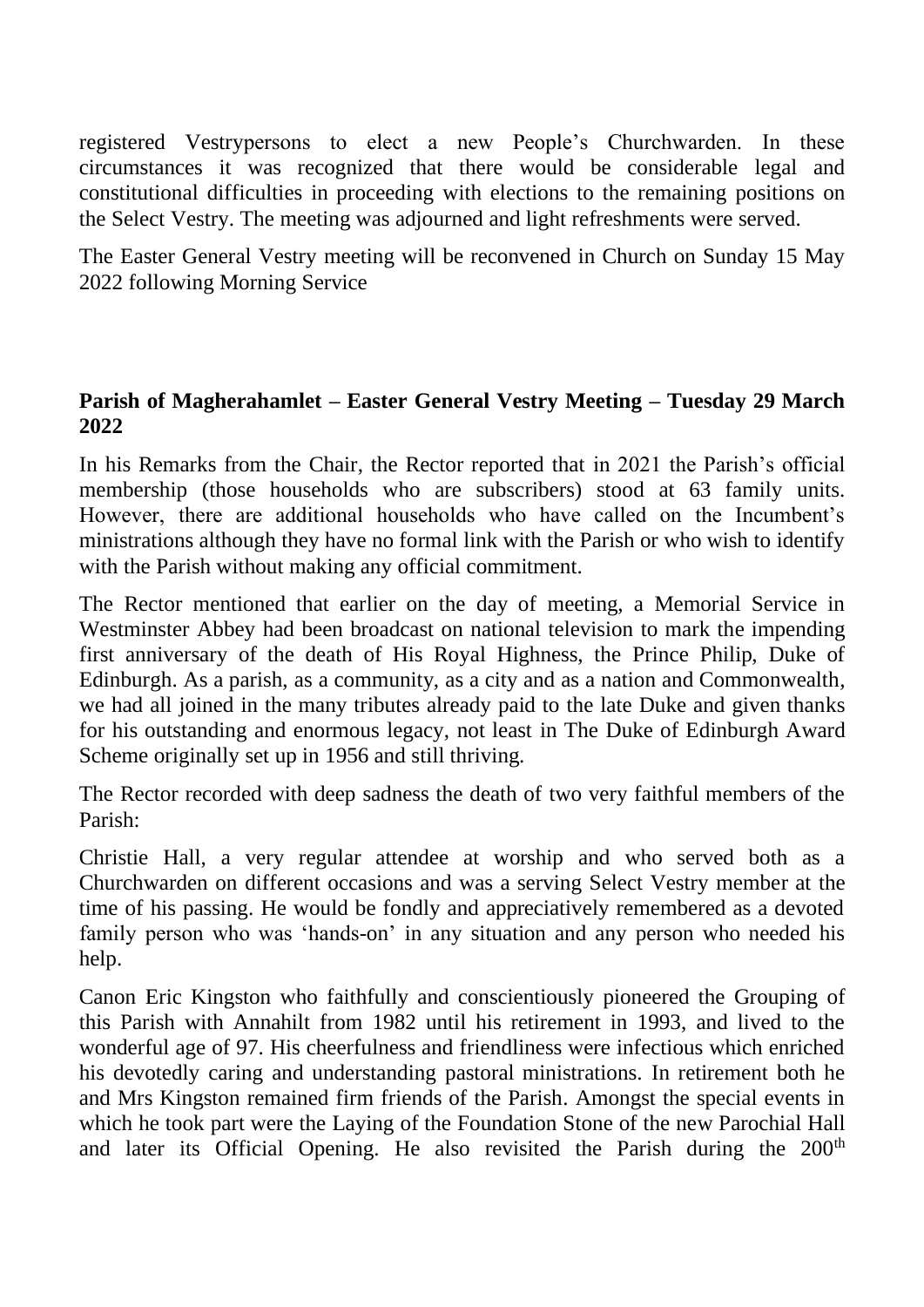Anniversary Year of the Parish Church. Ultimately, they both resumed membership of the Parish in recent years.

The Rector extended sympathy to all who had been recently bereaved.

Worship and prayer were paramount during 2021, although nobody could have foreseen the resumption of the national lockdown and the closure of churches to public worship on 10 January which would continue until Services resumed on Good Friday 2 April. Both In Church and online the principal Sunday service the sacrament of Holy Communion was celebrated monthly, an All Age / Family Service was also usually held monthly while the Office of Morning Prayer was normally conducted on other remaining Sundays. Regrettably for the second successive year it was not possible have the annual Community Christmas Carol Service which alternates each year with our parish and the two local Presbyterian Churches. However, a parochial carol service was held on the Sunday morning before Christmas of which the feedback was very positive.

The new Parochial Hall is a splendid facility which in the nine years since its official opening has more than proved its worth in advancing Christian activity in our parish. The Hall's use will no doubt continue to develop now that health restrictions are gradually being restricted.

The Bishop, the Rt Revd David McClay administered the Rite of Confirmation on Sunday 20 June, in Annahilt in the afternoon and in the evening. in Magherahamlet. It the first such occasion in Magherahamlet since 2017. We warmly congratulate our newest full members of the Church and offer them every support and encouragement as they develop their role of Christian discipleship.

The Report following the 2019 Quinquennial Inspection of the Church and Rectory was on the agenda of the outgoing Select Vestry. Attention to those items identified as urgent were given priority.

Fortunately, thanks to the expertise and very generous time commitment of Colin Robinette and William Mathers (both parishioners from Annahilt) we were able to broadcast Services on line. It was wonderful that on Passion Sunday, Palm Sunday, each night of Holy Week Day we were able to participate in worship while churches remained closed. We appreciate their full co-operation in maintaining online services while safe distancing continued to be observed.

The Rector concluded his remarks by thanking all who had contributed to parish life during the past year.

The Trustees' Annual Report was presented and the annual elections were held.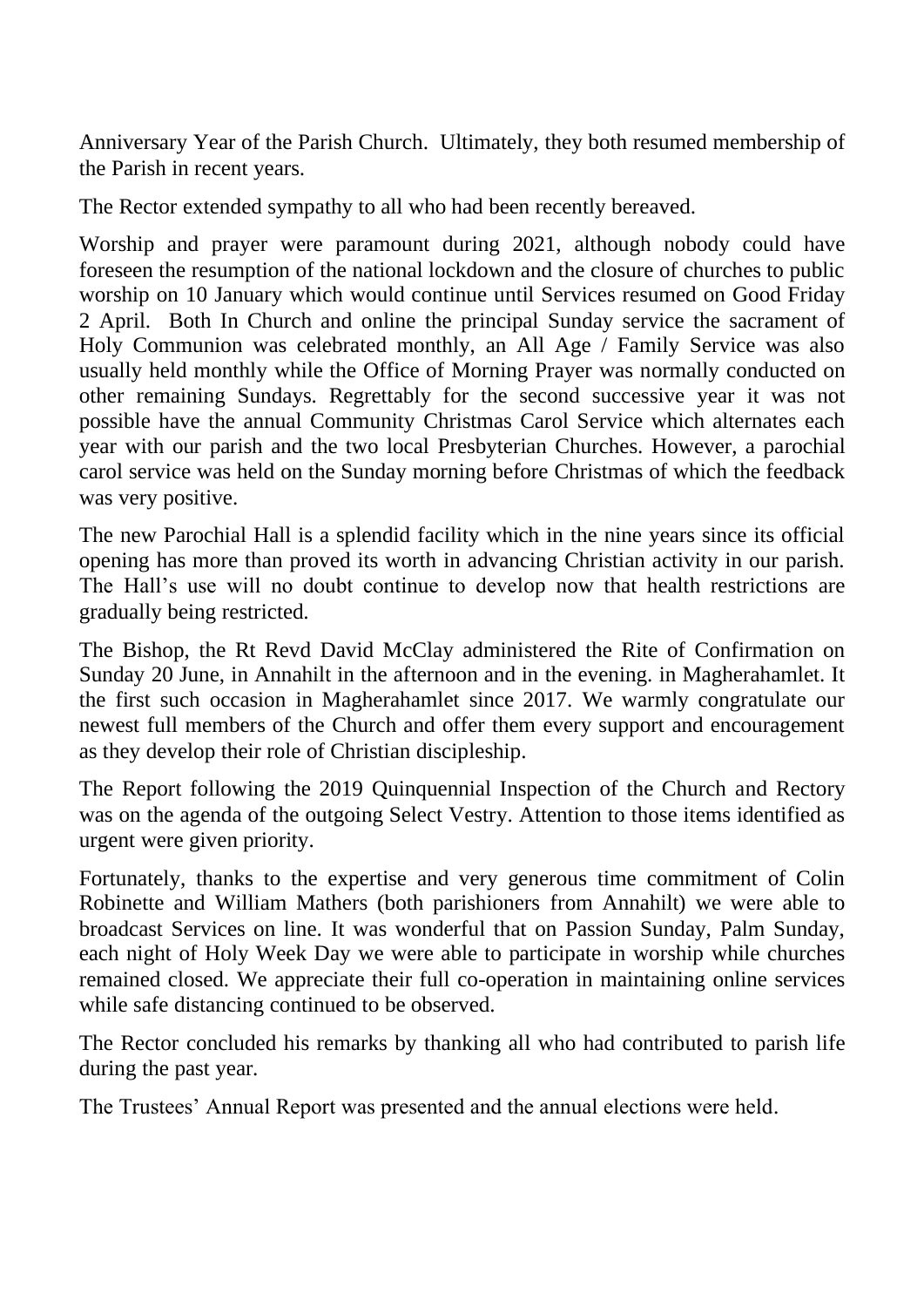#### **Parish of Magherahamlet**

Annual General Vestry Elections 2022

| Rector's Churchwarden | Ms Abbie Stanford |
|-----------------------|-------------------|
| People's Churchwarden | Larry Fryers      |
| Rector's Glebewarden  | George McCurry    |
| People's Glebewarden  | Norman Hughes     |

In addition to the above Officers the following were elected to the Select Vestry

Miss Virginia Begley **Walter Kelly**<br>Mrs Avril Burrows Magazine Mrs Avril Burrows Mrs Avril Burrows Mrs Frances Magorrian<br>William Chambre Mrs Sally McCurry Mrs Sally McCurry Hillary Edgar Mrs Linda Vladeanu

#### **Independent Examiner**

Mrs Carol Shields

| <b>Honorary Secretary</b>     | Ms Abbie Stanford  |
|-------------------------------|--------------------|
| <b>Honorary Treasurer</b>     | Hillary Edgar      |
| <b>Honarary FWO Treasurer</b> | Larry Fryers       |
| Health & Safety Officers      | Hillary Edgar      |
|                               | Mrs Linda Vladeanu |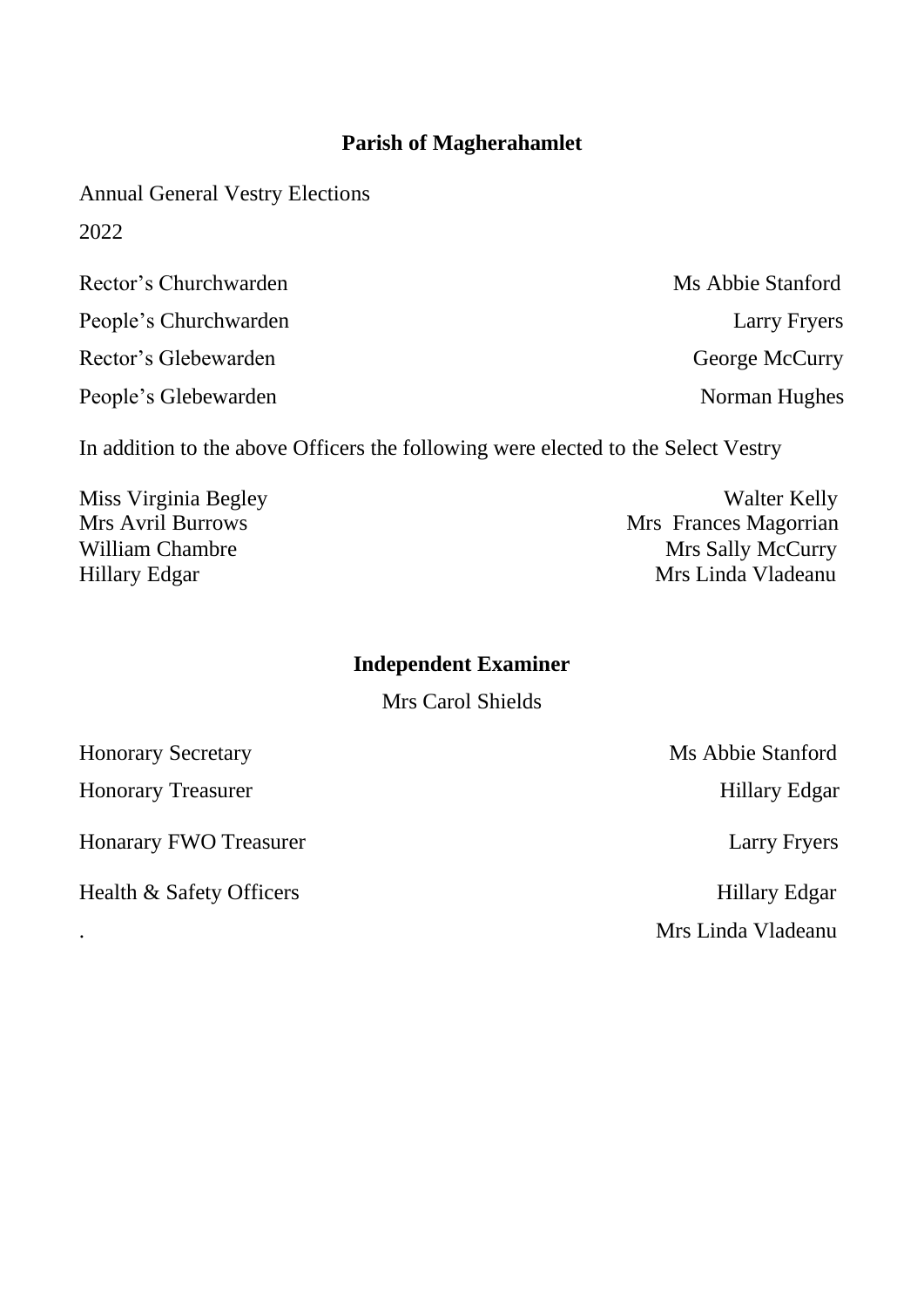#### **The Big Bike Ride crosses the Finish Line**

They did it! At 6.00 pm on Monday 4 April the Bishop, the Rt Revd David McClay arrived on the steps of Belfast Cathedral having cycled into every parish in the diocese with the Bishop's Big Bike Ride. The cycle highlighted the work of Bishops' Appeal, the Church of Ireland's own World Aid and Development Programme and is the focus of the Down and Dromore Lent Appeal for 2022.

The Bishop's Big Bike Ride set out from Holywood Parish Church on Monday 7 March and over 6 (non–consecutive) days Bishop David and the Revd Colin Darling (Bishops' Appeal Rep for the diocese) made 83 stops.

Other clergy and parishioners hopped on their bikes and joined the ride for sections of the route, including the Dean of Dromore, the Very Revd Geoff Wilson, who completed 5 days and 61 stops but couldn't continue because of changes to the schedule.

The Bishop and Colin were greeted by supporters in every parish and kept going by multiple cups of tea and biscuits. They covered roughly 350 miles cycling through North Down and Ards, South Down, Newry and Mourne and, on the last day, Belfast and Castlereagh.

Bishop David hadn't been on a bike for 35 years and had just recovered from Covid– 19 when the ride began so he was grateful for a little electric power to his wheels, especially in the drumlins of County Down.

Cycle helmets off to every one of our riders for a magnificent achievement!



Patricia Halliday (Hon Treasurer, Annahilt Parish) presents a cheque the Revd Colin Darling (Bishops Appeal Diocesan Representative)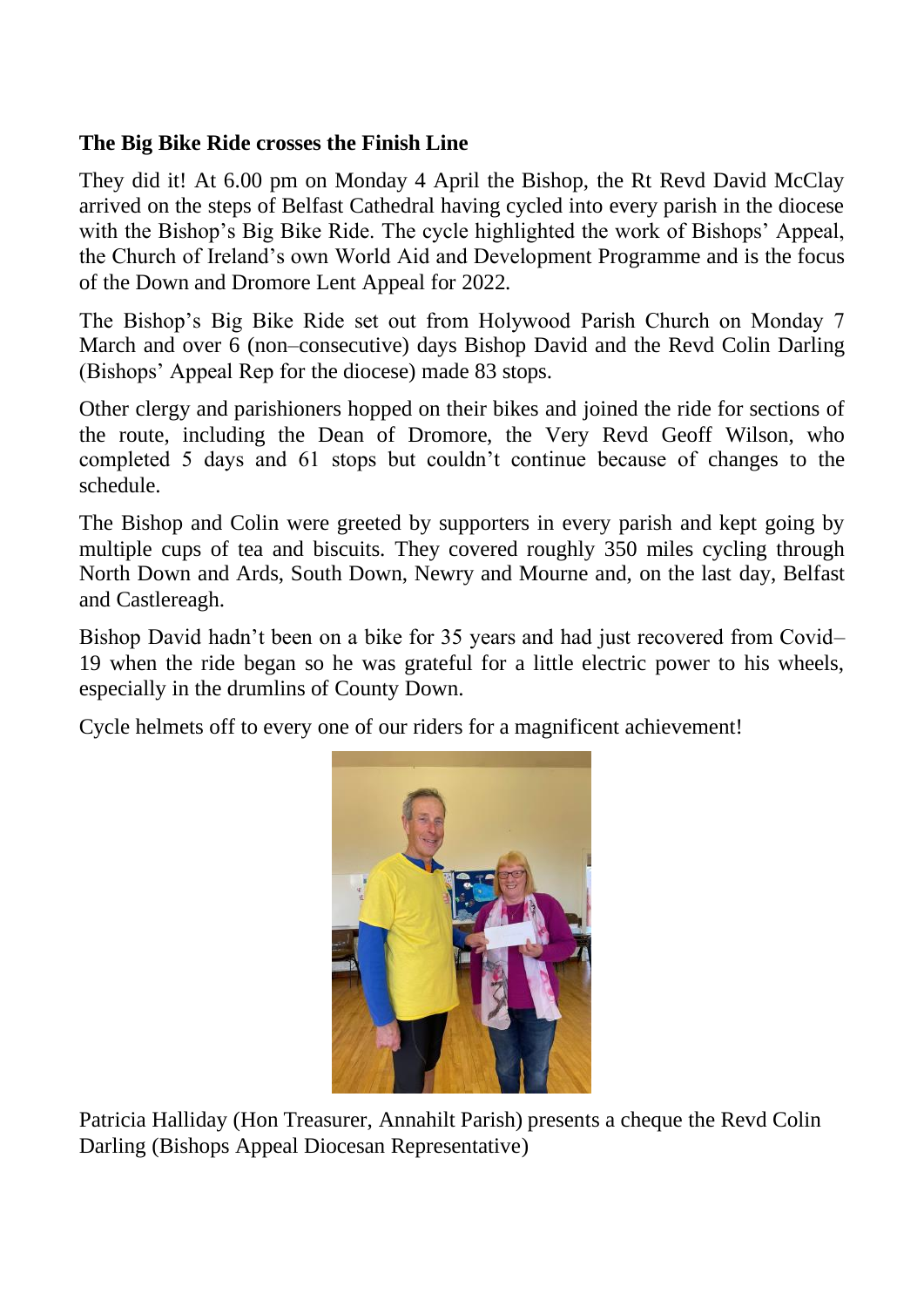

The Rector and other parishioners who greeted the Bishop and his cycling Team when they called at Annahilt Parochial Hall.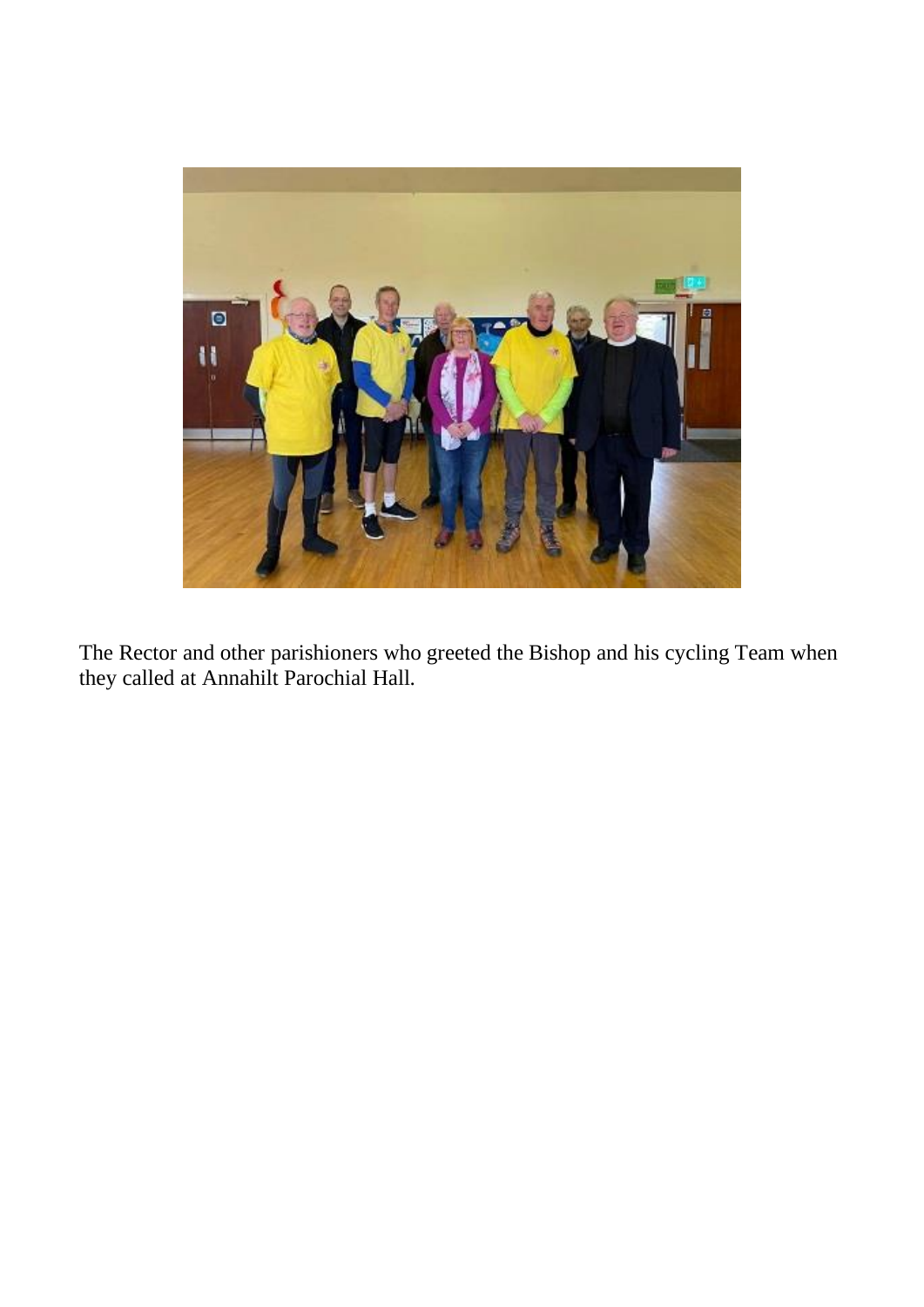### **Magherahamlet Sunday School**

During Lent, the Sunday School in Magherahamlet have been working through the resources of the Church Missionary Society. The theme for this session was HOPE.

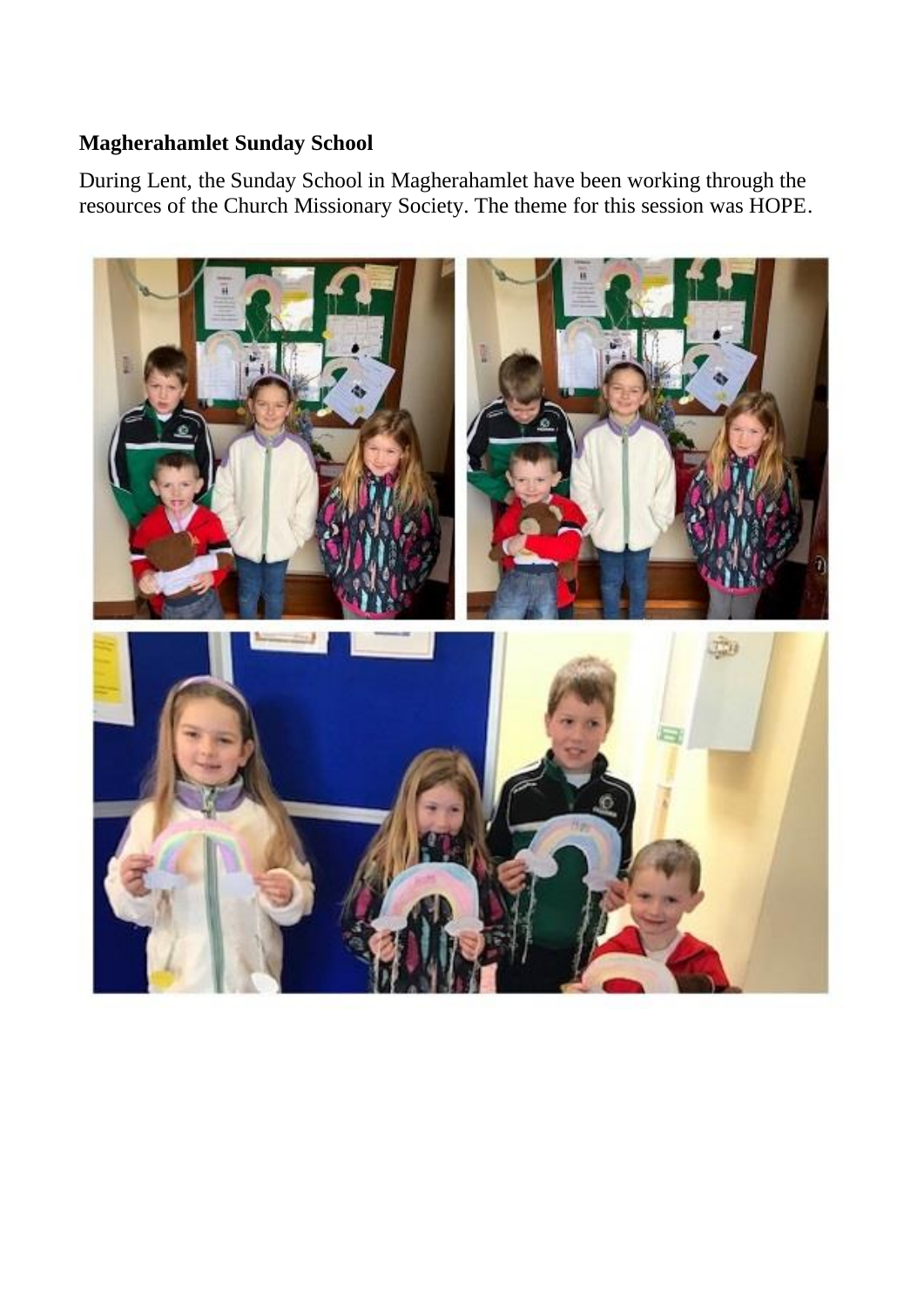#### **Church Services in the Parishes of Annahilt and Magherahamlet**

'I was glad when they said to me: "Let us go to the house of the Lord"

| Sunday 10 April | Lent VI (Palm Sunday)                                                 |              |
|-----------------|-----------------------------------------------------------------------|--------------|
| 10.00           | 'The Cross of Christ'<br>A Holy Week Meditation of Readings and Music | Annahilt     |
| 12.00           | 'The Cross of Christ'<br>A Holy Week Meditation of Readings and Music | Magherhamlet |

*During Holy Week on Monday 11, Tuesday 12, Wednesday 13, Maundy Thursday 14 & Good Friday 15 April there will be a series of addresses '*Scenes from the Passion: *The Consoling Power of the Cross*' *given by the Revd Canon Dr Ian Ellis, former Rector of Newcastle.*

#### **Monday**

| $8.00 \text{ pm}$      | <b>Evening Service</b>                                | Magherahamlet |
|------------------------|-------------------------------------------------------|---------------|
|                        | 'Betrayal'                                            |               |
| Tuesday                |                                                       |               |
| $8.00 \text{ pm}$      | <b>Evening Service</b>                                | Annahilt      |
|                        | 'Pilate'                                              |               |
| Wednesday              |                                                       |               |
| $8.00 \text{ pm}$      | <b>Evening Service</b>                                | Magherahamlet |
|                        | 'The Crown of Thorns'                                 |               |
| <b>Maundy Thursday</b> | Commemoration of the Institution of the Lord's Supper |               |
|                        |                                                       |               |
| $8.00 \text{ pm}$      | Holy Communion                                        | Annahilt      |
|                        | 'The Upper Room'                                      |               |
|                        | followed by Light Refreshments in the Parochial Hall  |               |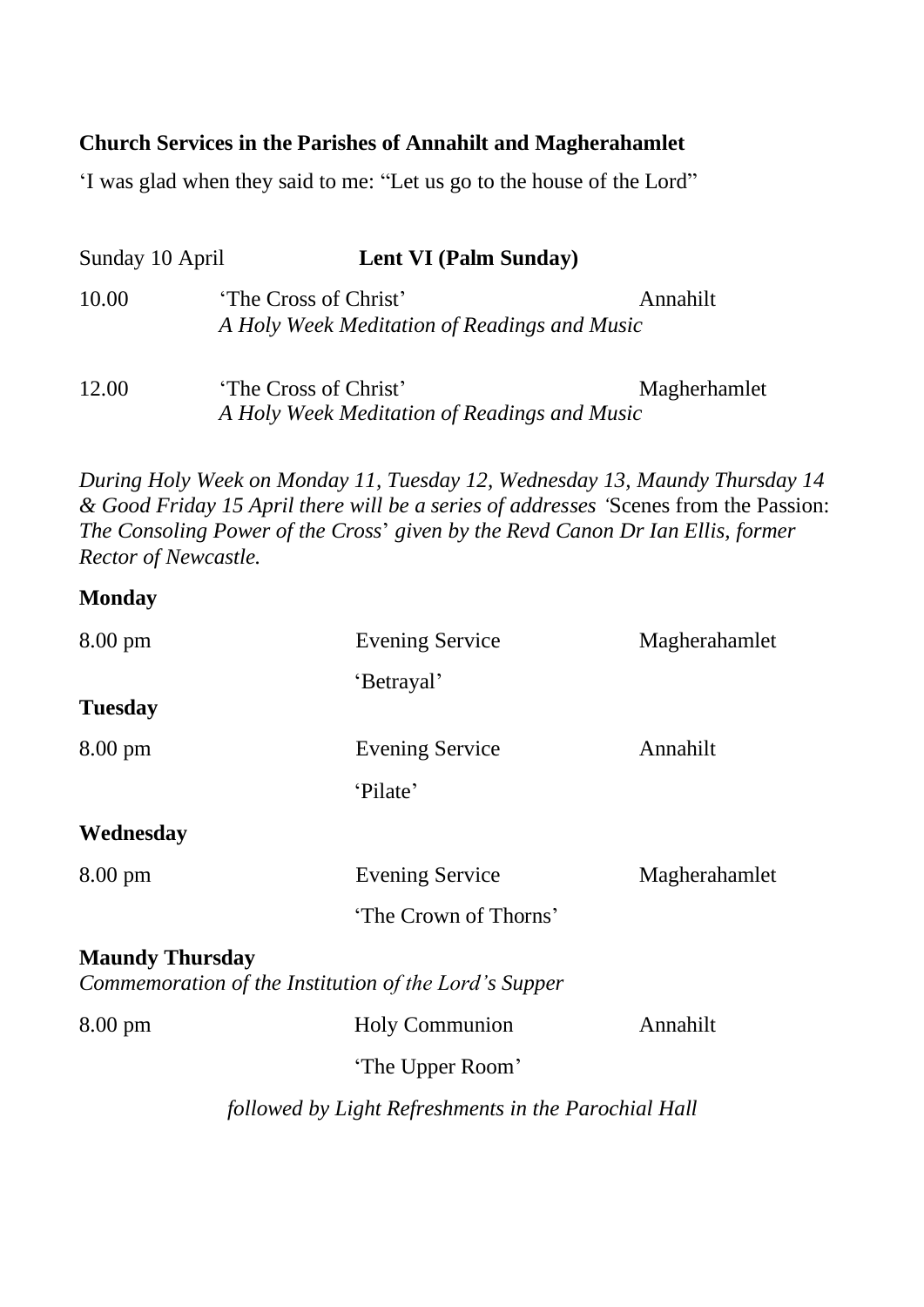# **Good Friday**

| $12.00 \text{ noon} - 1.00 \text{ pm}$ | Hour of Prayer         | Magherahamlet |
|----------------------------------------|------------------------|---------------|
| $2.00 \text{ pm} - 3.00 \text{ pm}$    | Hour of Prayer         | Annahilt      |
| $8.00 \text{ pm}$                      | Tenebrae Service       | Annahilt      |
|                                        | 'The Cross of Calvary' |               |

| Sunday 17 April | <b>Easter Day</b>     |               |
|-----------------|-----------------------|---------------|
| 8.30            | <b>Holy Communion</b> | Annahilt      |
| 10.00           | Parish Communion      | Annahilt      |
| 12.00           | Parish Communion      | Magherahamlet |

| Sunday 24 April | Easter II                                                       |               |
|-----------------|-----------------------------------------------------------------|---------------|
| 10.00           | 'Risen with Christ'<br>An Easter Devotion of Readings and Hymns | Annahilt      |
| 12.00           | 'Risen with Christ'<br>An Easter Devotion of Readings and Hymns | Magherahamlet |

| Sunday 1 May | Saint Philip & Saint James |               |
|--------------|----------------------------|---------------|
| 10.00        | Parish Communion           | Annahilt      |
| 12.00        | Parish Communion           | Magherahamlet |

| Sunday 8 May<br>Christian Aid | <b>Easter IV</b>                                     |               |
|-------------------------------|------------------------------------------------------|---------------|
| 10.00                         | <b>Family Service</b>                                | Annahilt      |
|                               | followed by Light Refreshments in the Parochial Hall |               |
| 12.00                         | <b>Family Service</b>                                | Magherahamlet |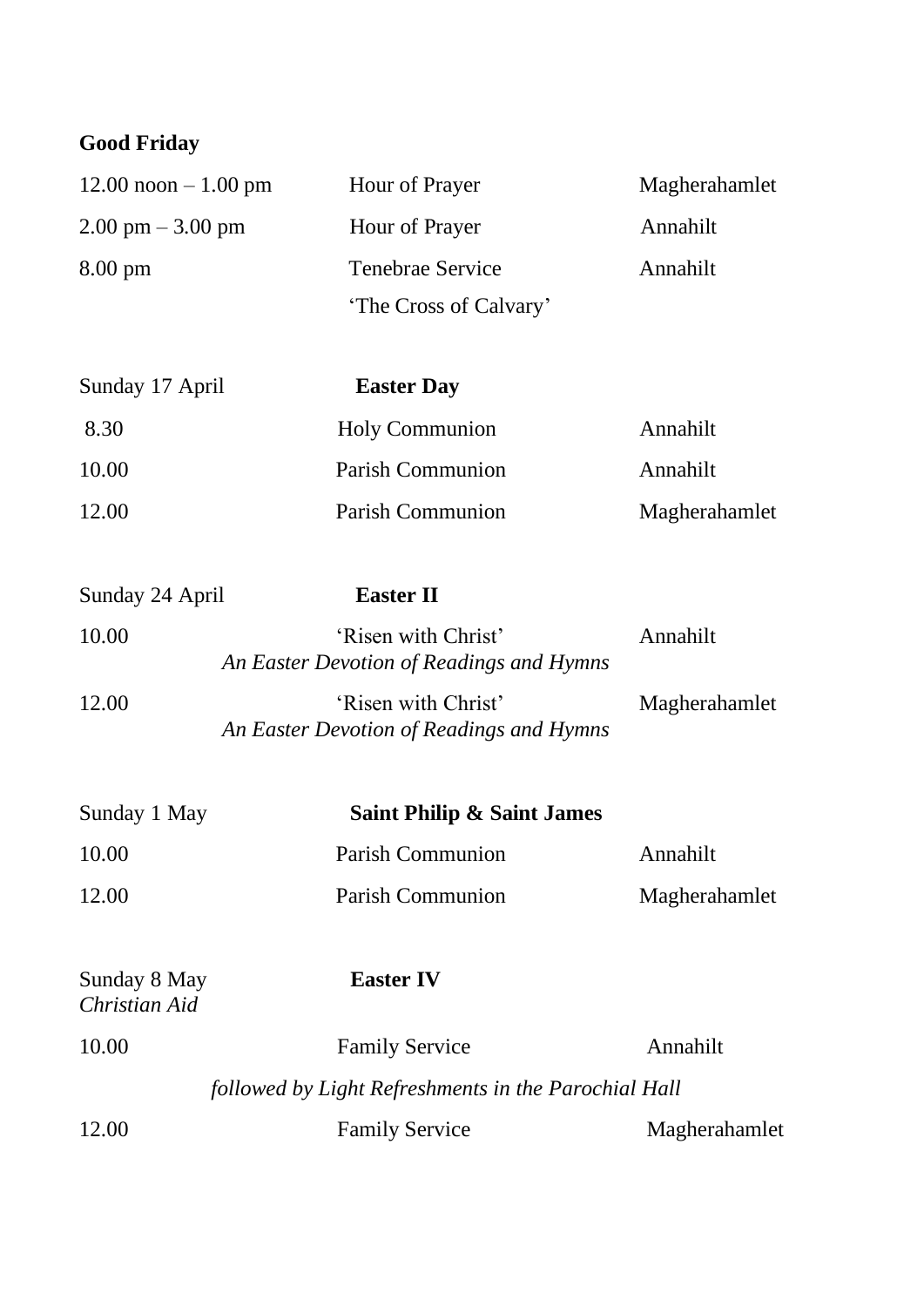| Sunday 15 May   | <b>Easter V</b>                                                          |               |
|-----------------|--------------------------------------------------------------------------|---------------|
| 10.00           | Parish Communion<br>followed by reconvened Easter General Vestry Meeting | Annahilt      |
| 12.00           | <b>Morning Prayer</b>                                                    | Magherahamlet |
| Sunday 22 May   | <b>Easter VI (Rogation Sunday)</b>                                       |               |
| 10.00           | <b>Morning Prayer</b>                                                    | Annahilt      |
| 12.00           | <b>Morning Prayer</b>                                                    | Magherahamlet |
| Thursday 26 May | <b>Ascension Day</b>                                                     |               |
| 7.30 pm         | Holy Communion                                                           | Annahilt      |
| Saturday 28 May |                                                                          |               |
| $2.00$ pm       | Memorial Service for the late Violet Howard                              | Annahilt      |
| Sunday 29 May   | <b>Sunday after Ascension Day</b>                                        |               |
| 10.00           | Morning Prayer & Litany                                                  | Annahilt      |
| 12.00           | Morning Prayer & Litany                                                  | Magherahamlet |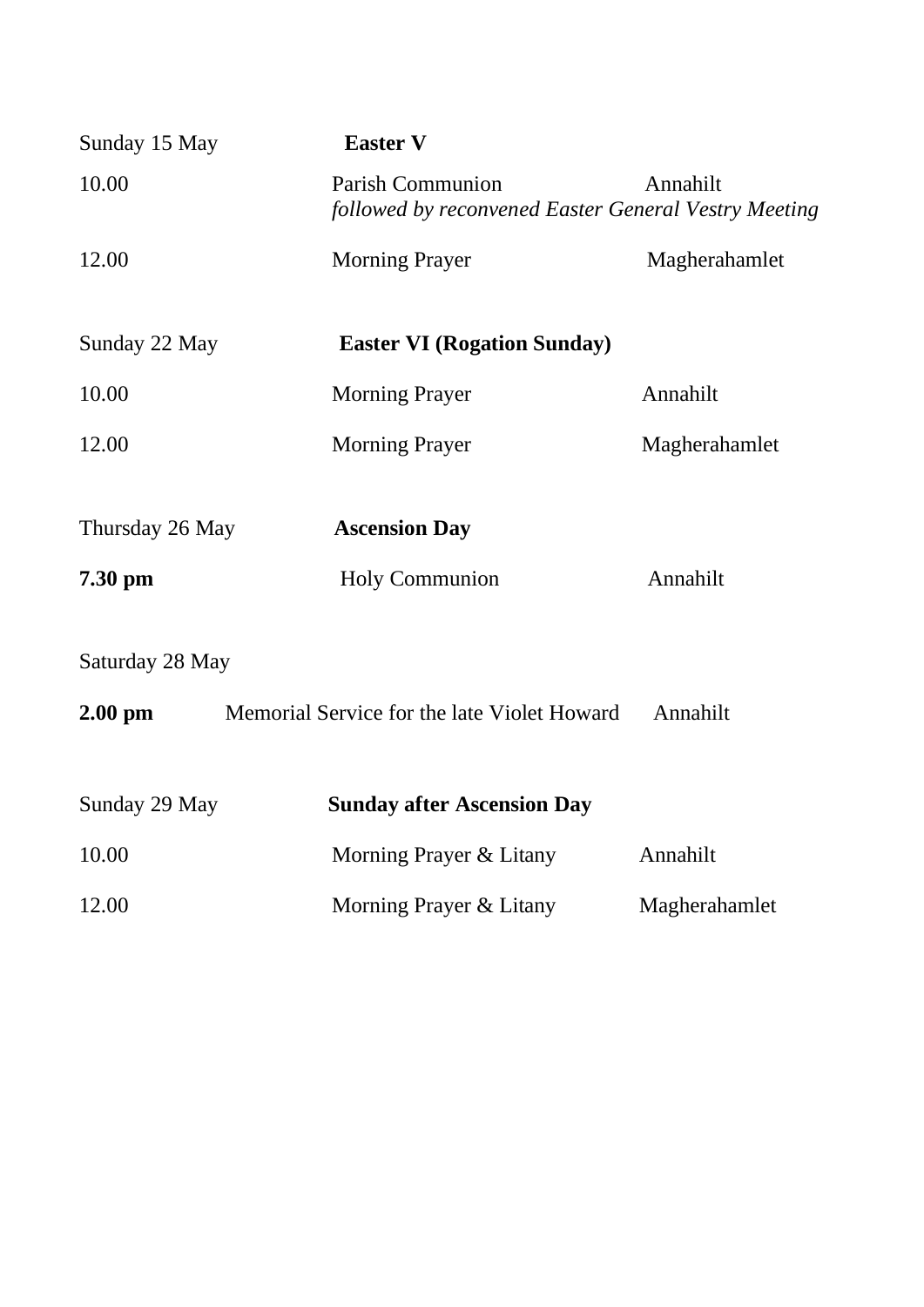Sunday 5 June **Pentecost**  *Platinum Jubilee of HM The Queen*

| 10.00              | Parish Communion                                                                                                              | Annahilt<br>Preacher: The Rt Revd the Lord Eames of Armagh OM      |
|--------------------|-------------------------------------------------------------------------------------------------------------------------------|--------------------------------------------------------------------|
| 12.00              | Parish Communion                                                                                                              | Magherahamlet<br>Preacher: The Rt Revd the Lord Eames of Armagh OM |
| 3.00 <sub>pm</sub> | 'Picnic and Praise'<br>Singing of Hymns and Songs of Praise led by Baillies Mills<br><b>Accordion Band followed by Picnic</b> | <b>Anahilt Primary School</b>                                      |

#### **GOOD FRIDAY TENEBRAE SERVICE 8.00 pm**

What is a Tenebrae Service? The word 'tenebrae' is Latin for shadows. The purpose of the Tenebrae service is to recreate the emotional aspects of the passion story and is one of solemnity.

The service is specially designed for Good Friday. It contains appropriate hymns, a sermon and several scripture readings. The church is in candlelight for the Tenebrae service. There are as many candles as there are readings, plus a white candle. As each reading is read a single candle is extinguished until only the white candle (representing the light of Christ) remains. Then the white candle is put out, leaving the congregation in near total darkness— and near total devastation. At this point, the service ends. There is no benediction and the Service ends in silence.

The purpose of the service is to recreate the betrayal, abandonment, and agony of the events and it is left unfinished, because the story isn't over until Easter Day.

This service has been experienced in our Group of Parishes on Good Friday for ten consecutive years and has been very well received.

The Tenebrae Service will take place on Good Friday evening, 15 April at **8.00 pm.**  Following the usual schedule of rotation between our two Churches it will take place this year in **Annahilt**. However, it is, as always, very much a Group occasion for the parishioners of both Annahilt and Magherahamlet. Let us bring our Holy Week observances to a worthy climax this year with a full attendance on Good Friday evening.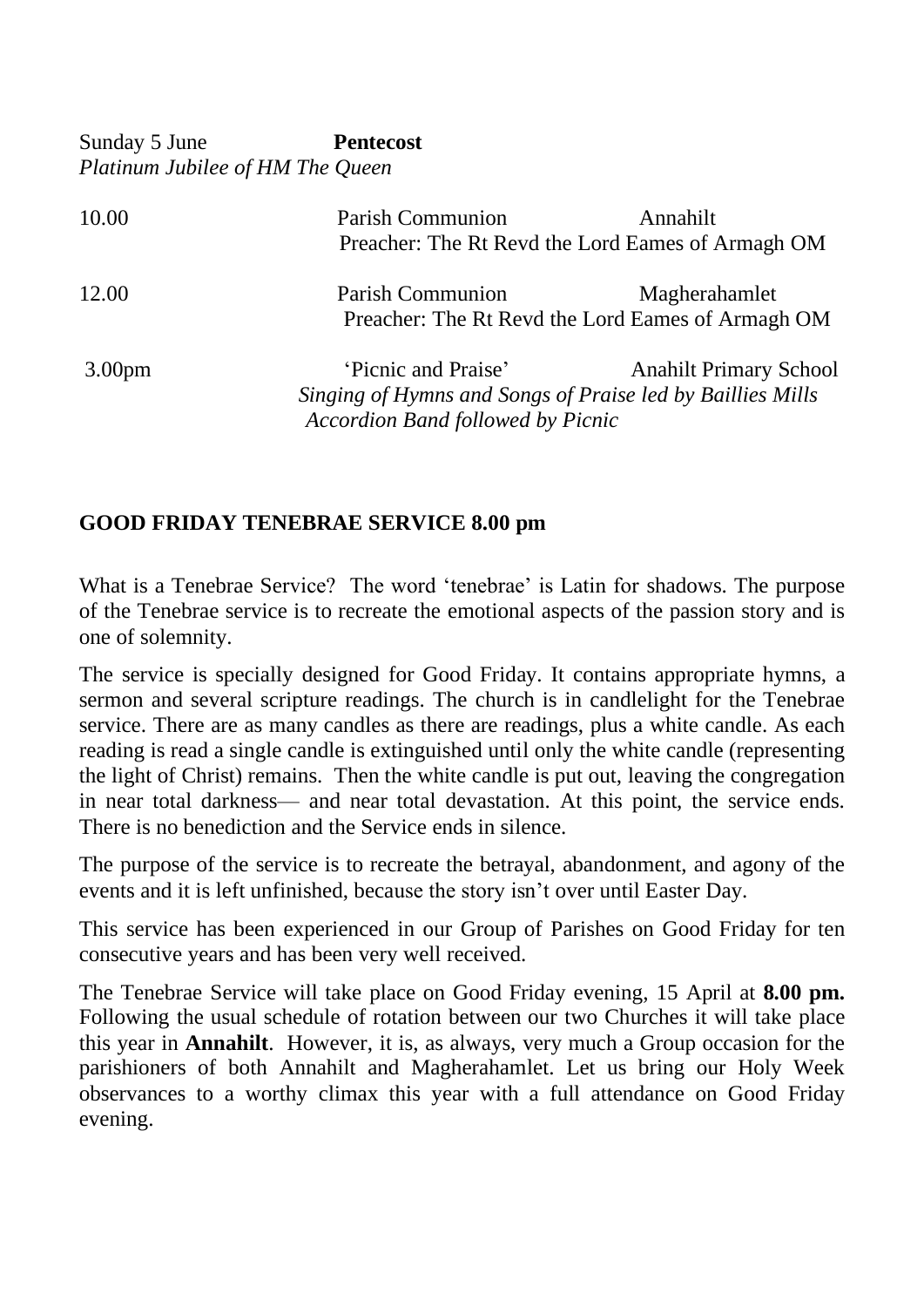#### **300,000 steps Challenge for Christian Aid**



Christian Aid Week this year will take place from 15th to 21st May and will focus on the plight of drought which numerous countries around the world face on a daily basis.

To raise awareness of the issues, as well as vital funds for communities battling the worst of the ongoing climate crisis, and the effects of the rising costs of food prices caused by the war in Ukraine, Christian Aid is promoting a 300,000 steps challenge during the month of May, which clocks in at just under 10,000 steps a day.

Below is an extract from the Christian Aid website:

"We are each taking 300,000 steps in the month of May to turn hunger into hope. Every step we take could help restore justice in our world. With every step, every pound, every prayer, we're determined to help people around the world change their lives for good. For the first time in a generation, global poverty is rising. Covid-19, conflict, and the climate crisis are pushing more of our global neighbours into a struggle for survival.

For Jessica, a loving mum in Zimbabwe drought means every day is a struggle for survival. Like many women, she toils on her farm, but no food can grow on her dry land. Every step we take this May could help people like Jessica fight hunger: from sowing drought-resistant seeds, to building a storeroom to help her family bounce back from future droughts. Help us keep going on our challenge, and help us turn hunger into hope."

A number of Parishioners have decided to take on this challenge and if you would like to join us, please contact me at the number below.

As part of the challenge, and to mark Christian Aid Week, a number of us will meet at Hillsborough Forest Park at 7pm, on Wednesday 18th May, to walk and chat our way around the lake.

Whether or not you are taking on the challenge, please come and join us to show your support.

If you would like to make a donation, you may do so through the Just Giving page for the Parish, which may be accessed by using the link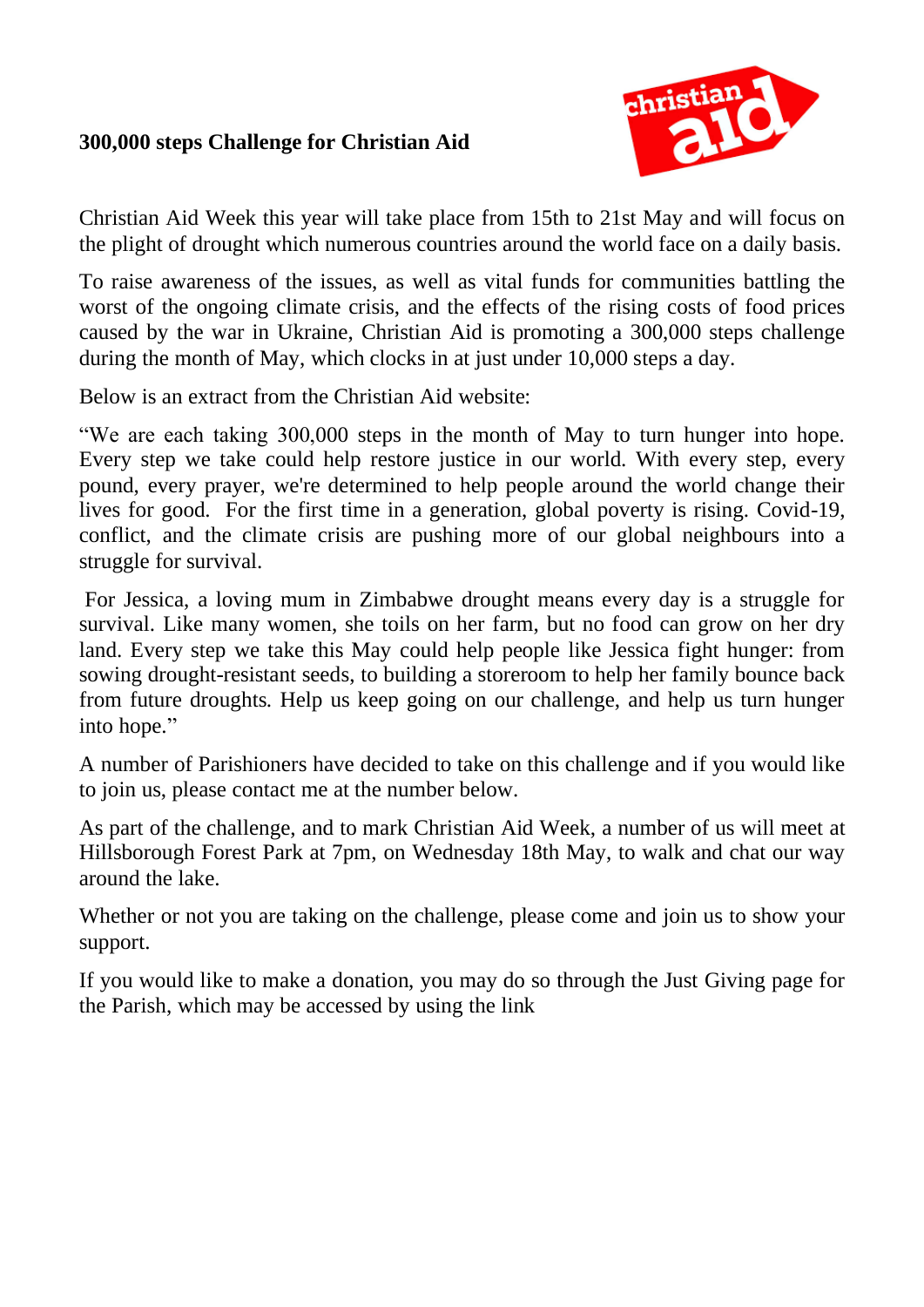https://www.justgiving.com/fundraising/annahiltparish300kstepschallenge

Or use the QR code:



Alternatively, donations may be given to Patricia Halliday or myself.

Thank you.

Louise McGregor Mob: 07790517916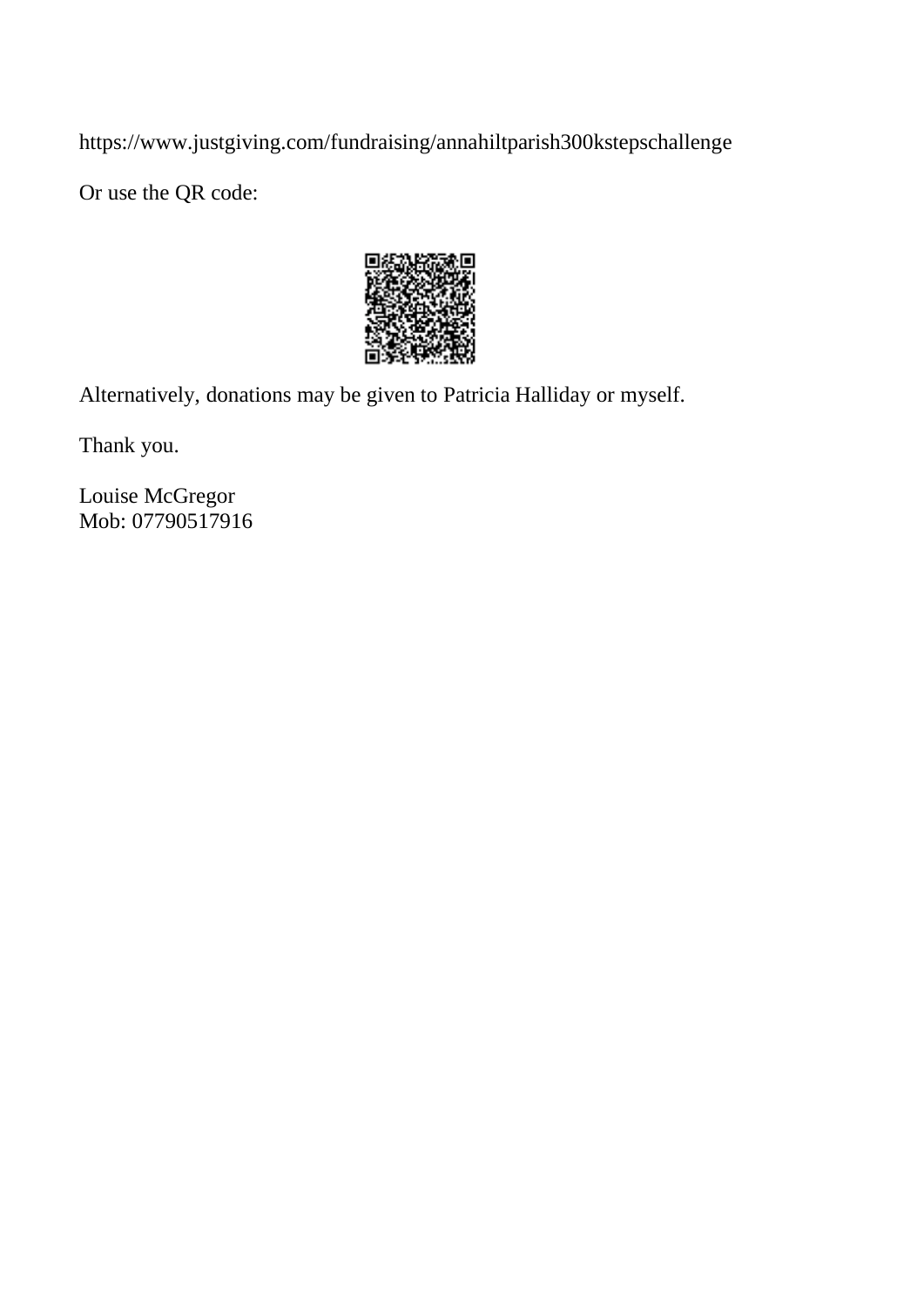#### **From the Parish Registers**



#### **Holy Baptism**

*'Go therefore and make disciples of all nations, baptising them in the name of the father and of the Son and of the Holy Spirit'*

#### **Magherahamlet Parish Church**

26 March 2022

Reuben Sam, son of Paul and Rachel Johnston.

#### **Christian Marriage**

'*Those whom God has joined together let no one put asunder'*

#### **Church of the Ascension, Annahilt**

19 March 2022

João Gonçalves and Elizabeth Dowling

We congratulate João and Elizabeth and wish them every happiness.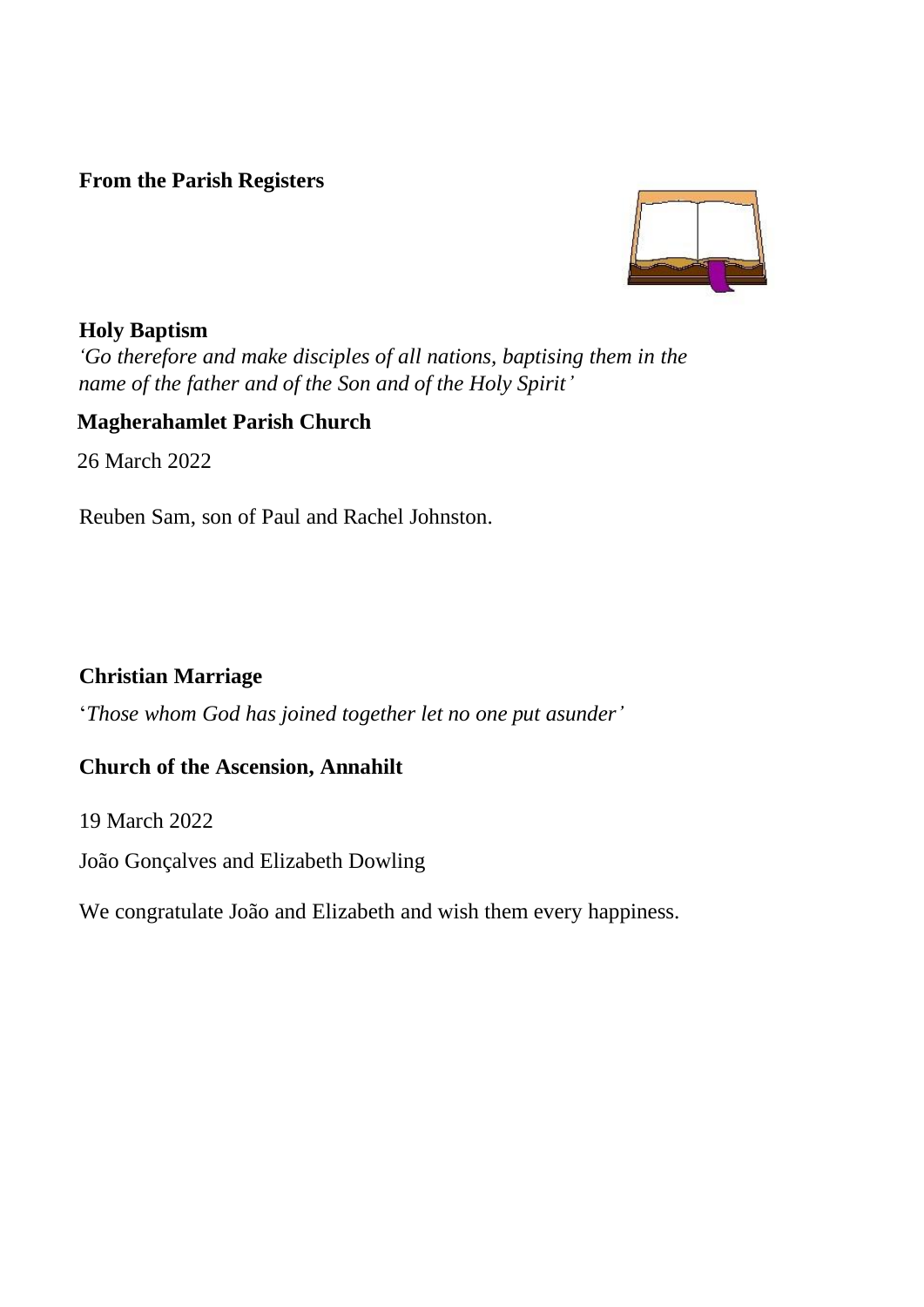#### **Christian Burial**

*'In Christ shall all be made alive'*

11 March 2022

Dorothy Ervine, Annahilt Residential Home, formerly of Ballycrune Road

*Following a Service in the Church of the Ascension, Annahilt burial took place in Edengrove Presbyterian Burying Ground*

Dorothy was born and brought up in Lisburn, the third daughter of Dickie and Peggy Murphy. She excelled at primary school and completed her education at Lisburn Technical College where she studied commercial subjects. On leaving school she began her working career with McMahon Fashions in Bow Street as a secretary. Not far from McMahon's premises was Cavendish Furniture Store in Market Square where a young man worked, Basil Ervine, who spotted Dorothy through the shop window!

Basil became the love of Dorothy's life and they married some 46 years ago in Christ Church, Lisburn. The description in the Marriage Service in the Prayer Book of the 'mutual health and society that the one ought to have of the other' was the foundation of their very happy marriage based on mutual faithfulness. They initially set up home in an apartment in Hillsborough but throughout most of their married life they lived in Ballycrune where they became very happy residents in the community.

In earlier years Dorothy was a very faithful parishioner of Christ Church, Lisburn and a member of the Silvertones Ladies Choir together with her eldest sister, Heather. Then and for many years afterwards Dorothy was a very active member of the Girls' Friendly Society when she attended many international GFS conferences on behalf of the branch at Christ Church.

On coming to live at Ballycrune, Dorothy made this Parish Church her spiritual home where she worshipped regularly and faithfully making a significant contribution to the music by singing devotedly in the Choir with her lovely alto voice. She also was a member of the Select Vestry over an extended period and was the second woman to be elected Churchwarden.

Dorothy loved flowers and arranging them. She made a major contribution to the decoration of the Church each year for the Harvest, Easter and other festive occasions. Her big job every Christmas was, with Basil's assistance, decorating the Church Christmas Tree. The end result was always a sight to behold!

Dorothy was also a very skilled seamstress. She herself made the dresses her bridesmaids wore the day she got married.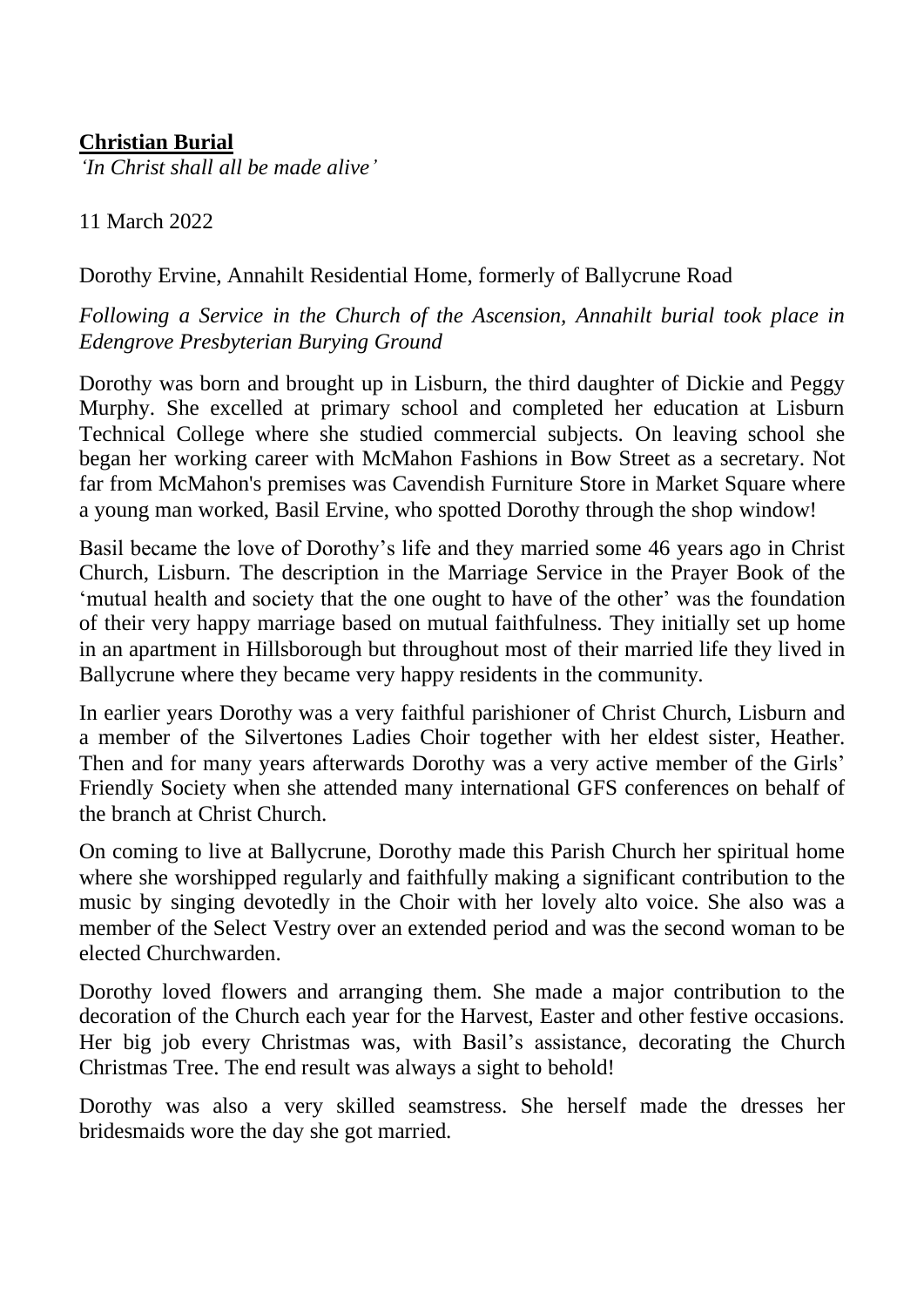Dorothy was also a very faithful member of the Mothers' Union Branch in this Parish, serving for a period as Branch Leader or Enrolling Member as the position was then called. At a Christmas Party hosted by the MU for the Over 60's Club and other senior parishioners. Dorothy and the present Rector were 'persuaded' to do an item for the entertainment. There was much hilarity – one of the husbands present went into 'convulsions' – at the sight of the Rector dressed in farmer's clothing carrying a bucket and Dorothy dressed as a farmer's wife in overalls and a matching linen hat with sewing in her hands, both alternating to sing the lyrics of 'There's a hole in the bucket, dear Lisa, dear Lisa', and 'Then fix it dear Henry, dear Henry, dear Henry'! We reprised the role many years later at the Birthday Party of a Choir member with the staff of the restaurant where the event took place discreetly…or perhaps not so discreetly 'duking' on the stairs to have a good look at what was going on! Dorothy was always great fun and great company.

Dorothy retired after many years working with her brother Harry at Modern Machinery Supplies, where she held a very senior position in the Accounts Department.

During their working lives and in retirement Dorothy and Basil had some wonderful holidays. Dorothy loved the sun and they both enjoyed 'getting away' always to somewhere warm! At home Dorothy always enjoyed watching the TV.

Unfortunately, in her later years Dorothy's health declined and was very appreciative of the support of her neighbours on Ballycrune Road and the carers who attended her. Sometime following the passing of her beloved Basil, she became a resident of Annahilt Care Home where she settled immediately and remained very happy and content. Although no longer able to attend Church, she continued to receive the sacrament of Holy Communion at the home and loved to hear the recordings of Services which took place in the Church. She was most grateful to the staff at Annahilt Care Home for all their care and attention and most especially to her sister-in-law Amy and her family for their kindness over these past number of years, also her sister-inlaw Janet and blood niece Rachel who visited Dorothy throughout her illness in hospital. The family were particularly grateful to the medical and nursing staff at the Royal Victoria Hospital who attended to her so devotedly during her time in hospital until she passed away.

Dorothy will be deeply missed and fondly remembered by her brother, Seymour, his wife Liz and the wider family circle both at home and abroad. We extend to each our deep and prayerful sympathy.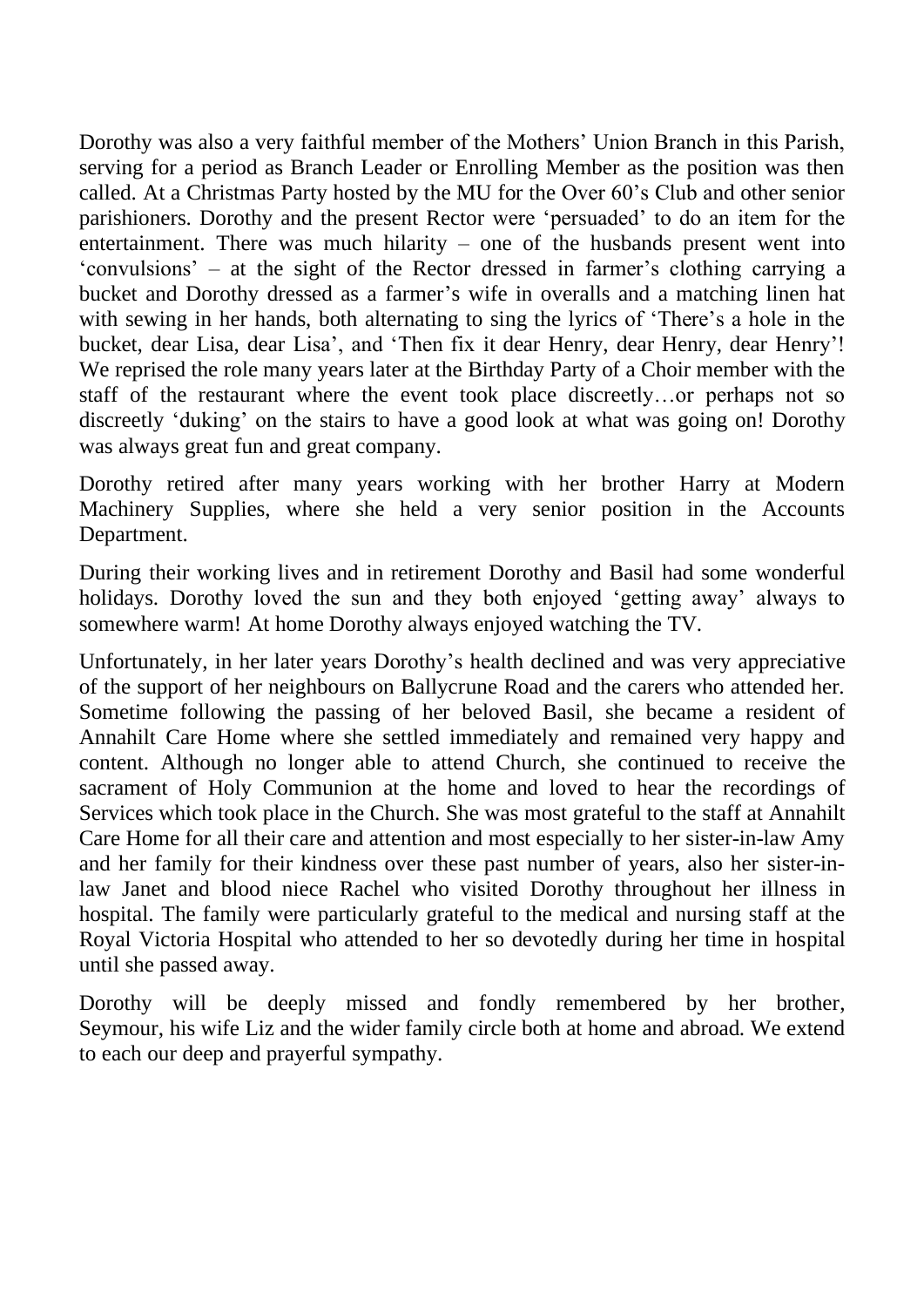#### **Thank you….**

to all who contributed to the following special collections :

Make a Mothers' Day Appeal Annahilt £175 Magherahamlet £126.10

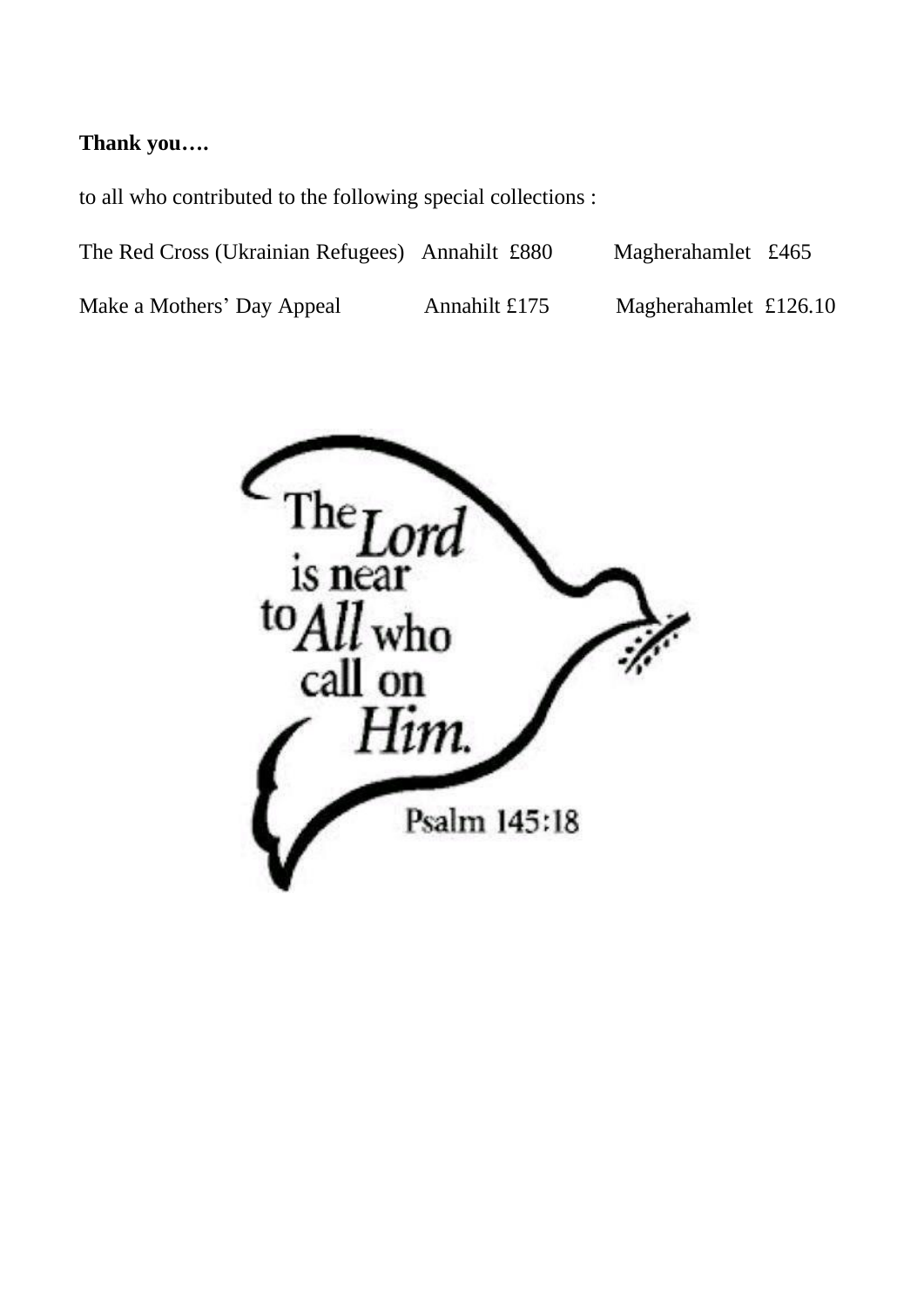# **Flowers for the Churches**

# Annahilt Magherahamlet

# **April**

| 3  |                              |            |
|----|------------------------------|------------|
| 10 | Mrs Alison Harrison-Mitchell | Mrs I Cull |
| 17 | Easter                       | Easter     |
| 24 |                              |            |

| <b>May</b> |                |                 |
|------------|----------------|-----------------|
|            | Mrs L Anderson |                 |
| 8          |                |                 |
| 15         | Mrs B Oliver   | Mrs F Magorrian |
| 22         |                |                 |
| 29         | The Rector     | The Rector      |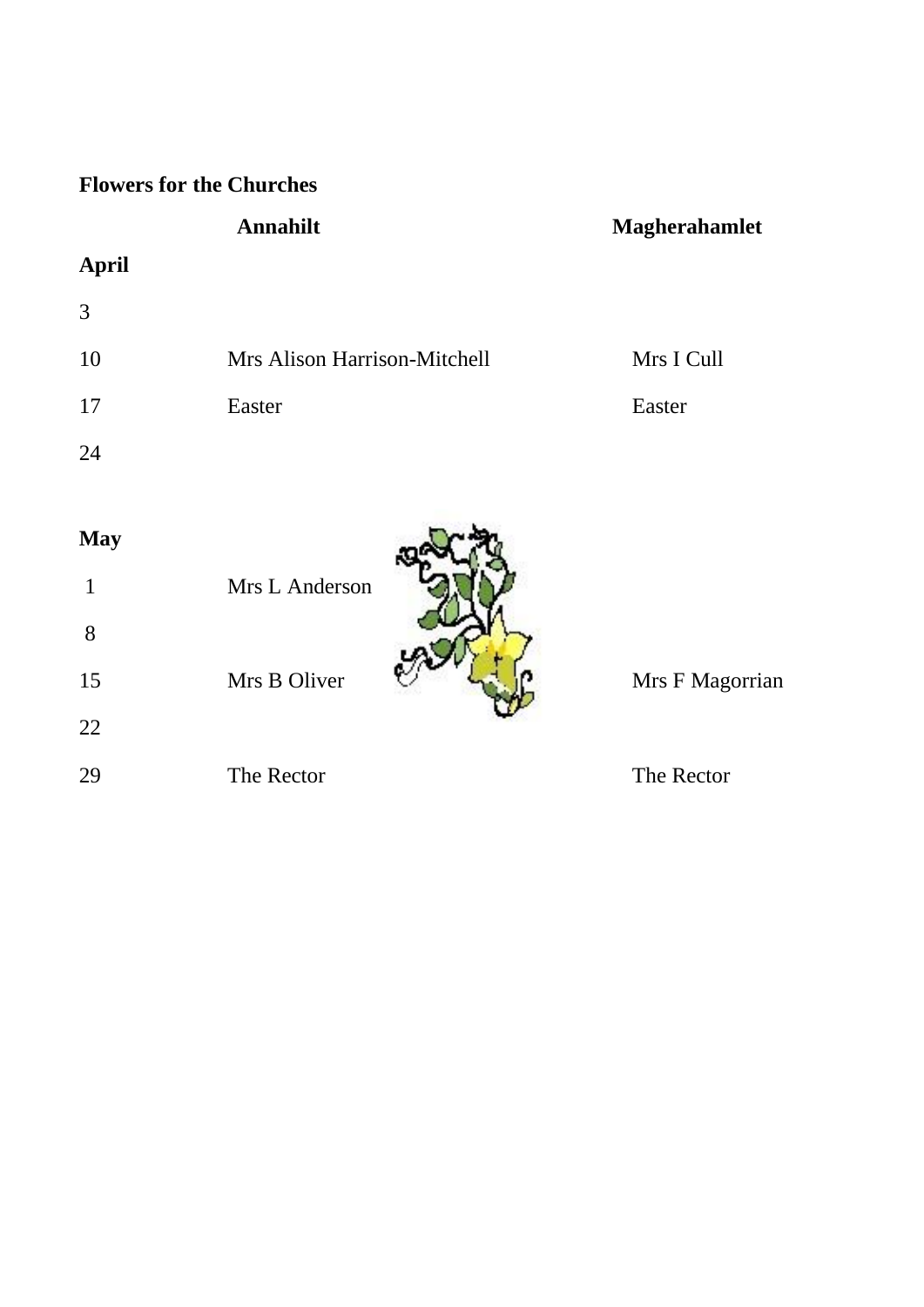# **Church Cleaning, Annahilt**

# **April**

| $8 - 9$   | Mrs J Guiney    | Mrs H Cardosi  |
|-----------|-----------------|----------------|
| $15-16$   | Mrs H Hill      | Mr T Hill      |
| 22-23     | Mrs L McCambley | Mrs E Harrison |
| 29-30     | Mrs A Maxwell   | Mr R Maxwell   |
| May       |                 |                |
| $6 - 7$   | Mrs E Crawford  |                |
| 13-14     | Mrs J Bolas     | Mr A Bolas     |
| $20 - 21$ | Mrs E Ogle      |                |
| 27-28     | Mrs J Guiney    | Mrs H Cardosi  |
| June      |                 |                |
| $3 - 4$   | Mrs H Hill      | Mr T Hill      |
| $10 - 11$ | Mrs L McCambley | Mrs E Harrison |
| 17-18     | Mrs A Maxwell   | Mr R Maxwell   |
| 24-25     | Mrs E Crawford  |                |
| July      |                 |                |
| $1 - 2$   | Mrs J Bolas     | Mr A Bolas     |
| $8-9$     | Mrs E Ogle      |                |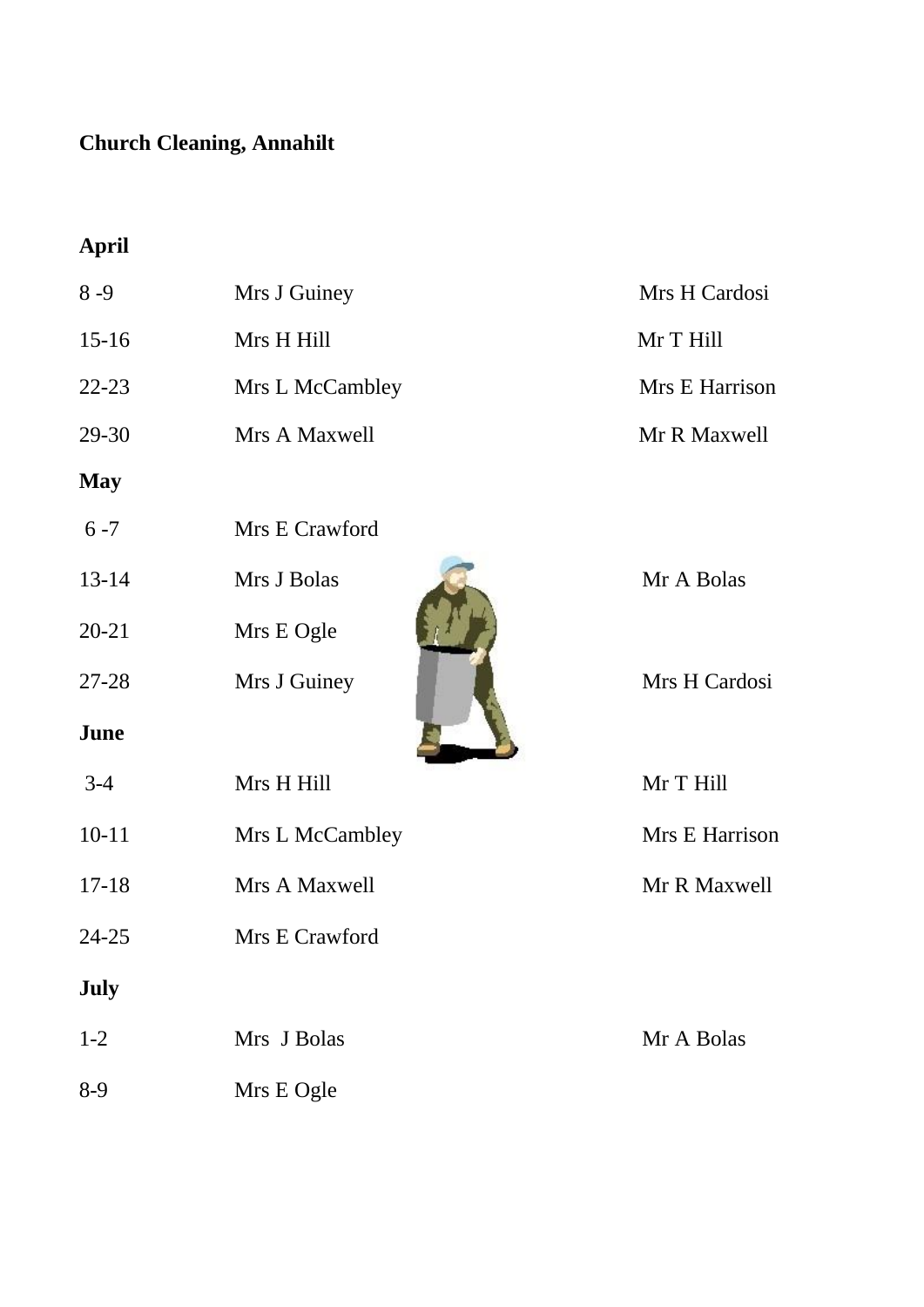# Robert, Rosemary, Mark & Mandy

Invite you to join them to commemorate the life and mark the passing of their dearest Mum.



#### **VIOLET GRACE HOWARD** (NÉE WALLACE)

Saturday 28th May 2022, 2.00pm Service at the Church of the Ascension, Annahilt. Followed by Afternoon Tea in the Parochial Hall, to share memories and celebrate her wonderful 86 years.

"Many women do noble things, but you surpass them all"

Proverbs 32:29

R.S.V.P: by 11th May to: jrobert.howard@btinternet.com or 028 9263 8218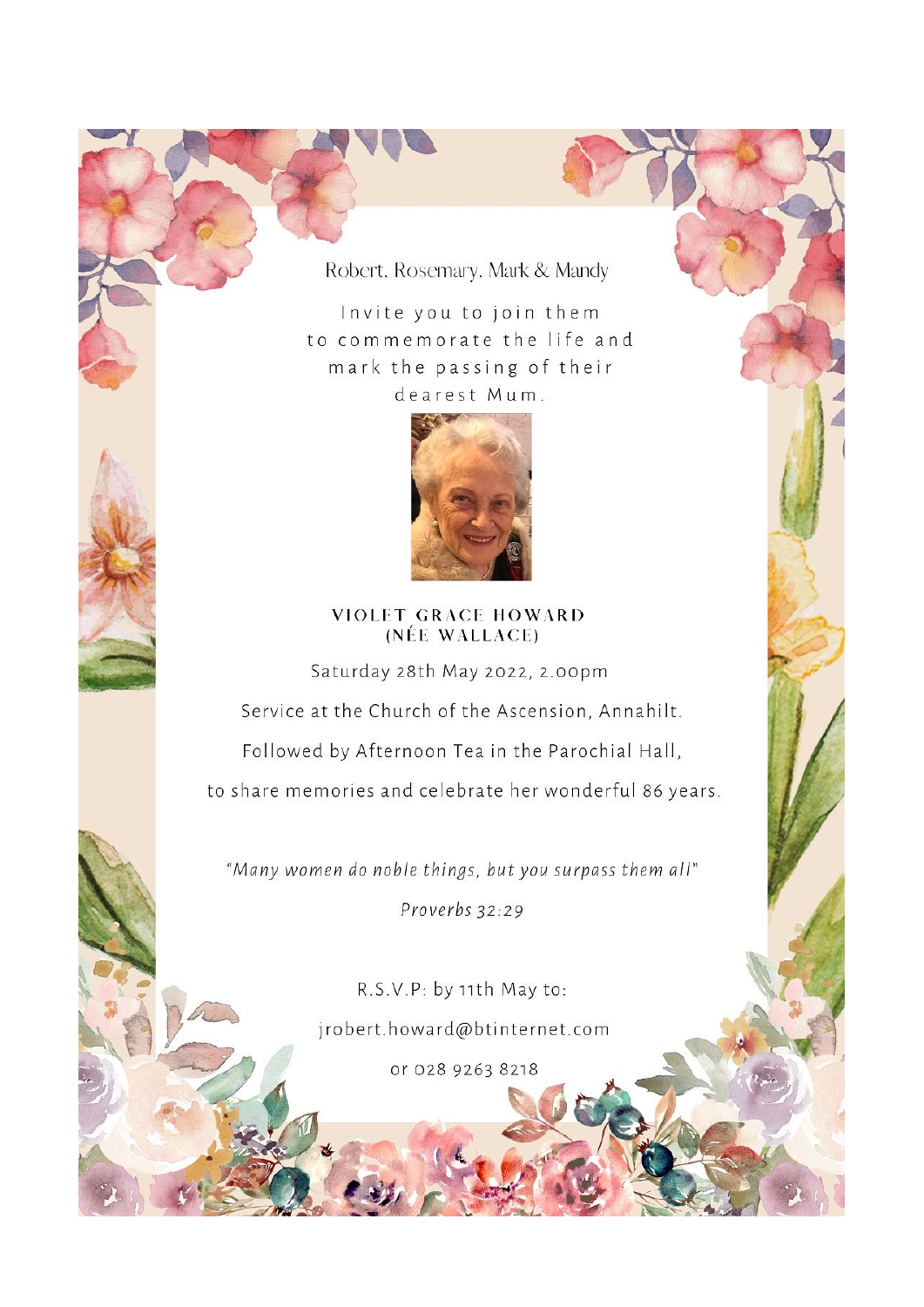

Dear All

We do hope that you are keeping well at present and have been cheered and uplifted by the lovely spells of Spring sunshine that we have been blessed with at this time. Beth and I, Avril, Frances & Avril Burrows are delighted to be able to offer our Mothers' Union members the opportunity of meeting up again at Church or in our respective Parochial Halls in an environment which adheres to the current Covid safeguarding guidelines.

There was a very good turn out of members in both Churches for the Mothering Sunday Family Service. It was our great pleasure and privilege to have our All Ireland President, Mrs June Butler as our visiting preacher. Avril Burrows was officially enrolled as a member of The Mothers' Union and we warmly welcome her amongst us.

The Triennial General Meetings in both Branches have now taken place with the election of the following Office Bearers:

#### **Annahilt**

**Branch Leader Beth Harrison** Hon Secretary **Esme** Ogle Hon Treasurer Elaine Finney

Edwina Crawford, Patricia Halliday, Maud Harrison, Linda Hassard, Madeline McMullan, May McCauley, Susan Wilson

#### **Magherahamlet**

Branch Leader **Avril McKeown** Avril McKeown Assistant Branch Leader Sally McCurry Joint Hon Secretaries Avril Burrows

. Frances Magorrian Hon Treasurer Virginia Begley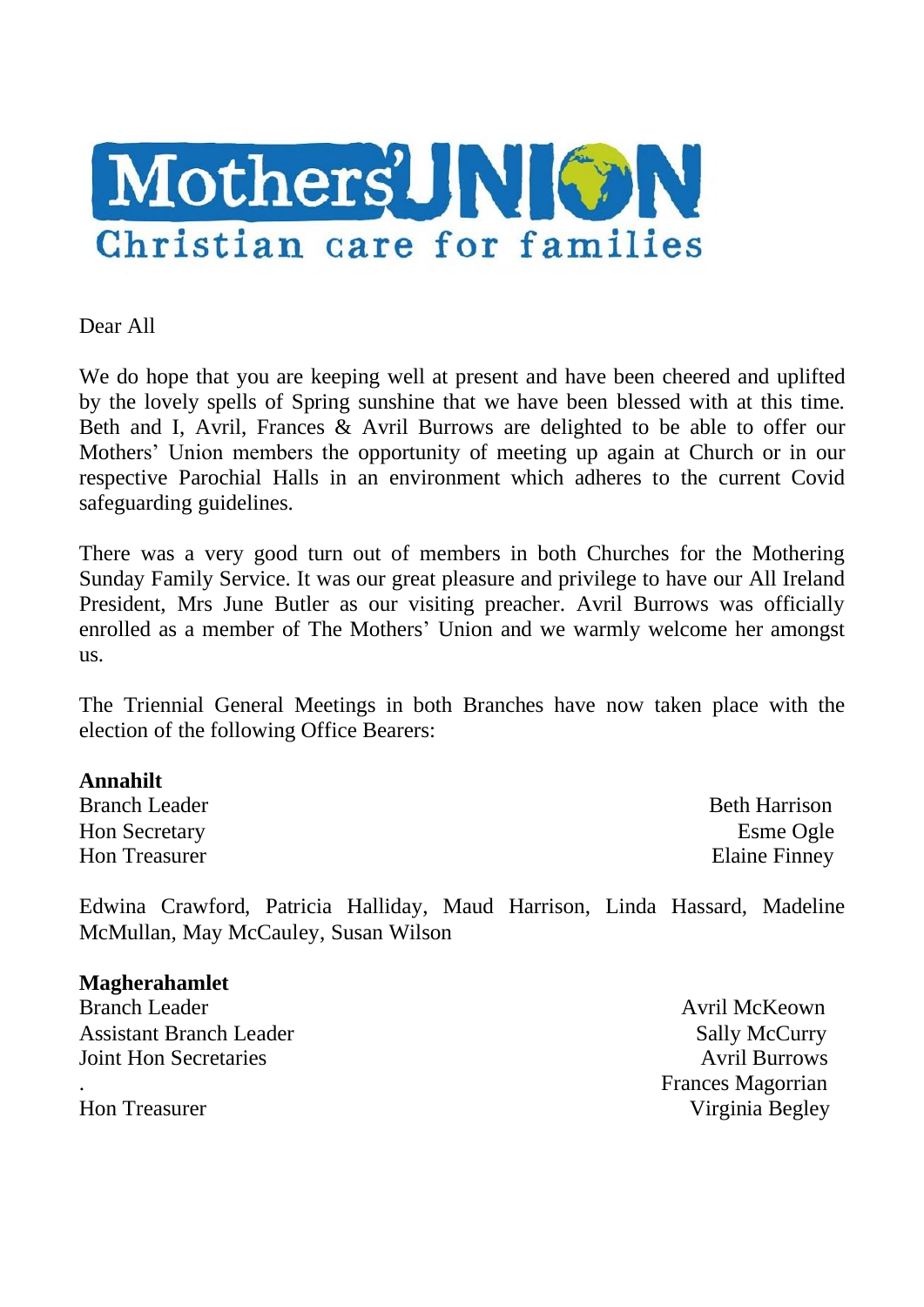Anne Hall, Georgie Hughes

Both Branch Committees are currently engaged in drawing up a programme for the coming season. Meanwhile you may wish to consider attending the following events:

**Wednesday in Holy Week Evening Service** on Wednesday 13 April at 8.00 pm in Magherahamlet Parish Church.

**Maundy Thursday Holy Week Service** on Thursday 14<sup>th</sup> April at 8.00 pm in Annahilt Parish Church Light refreshments in hall afterwards in the Parochial Hall.

We very deeply regret the recent death of our dear friend and fellow member Dorothy Ervine, a one-time Enrolling Member of Annahilt Branch. We extend our prayerful sympathy to sister-in- law Amy Patterson and the entire family circle.

With Kind Regards,

Beth Avril Esme Frances Avril (Burrows)

For God so loved the world that he gave his one and only Son, that whoever believes in him shall not perish but have eternal life.

 $Jahn 3.16$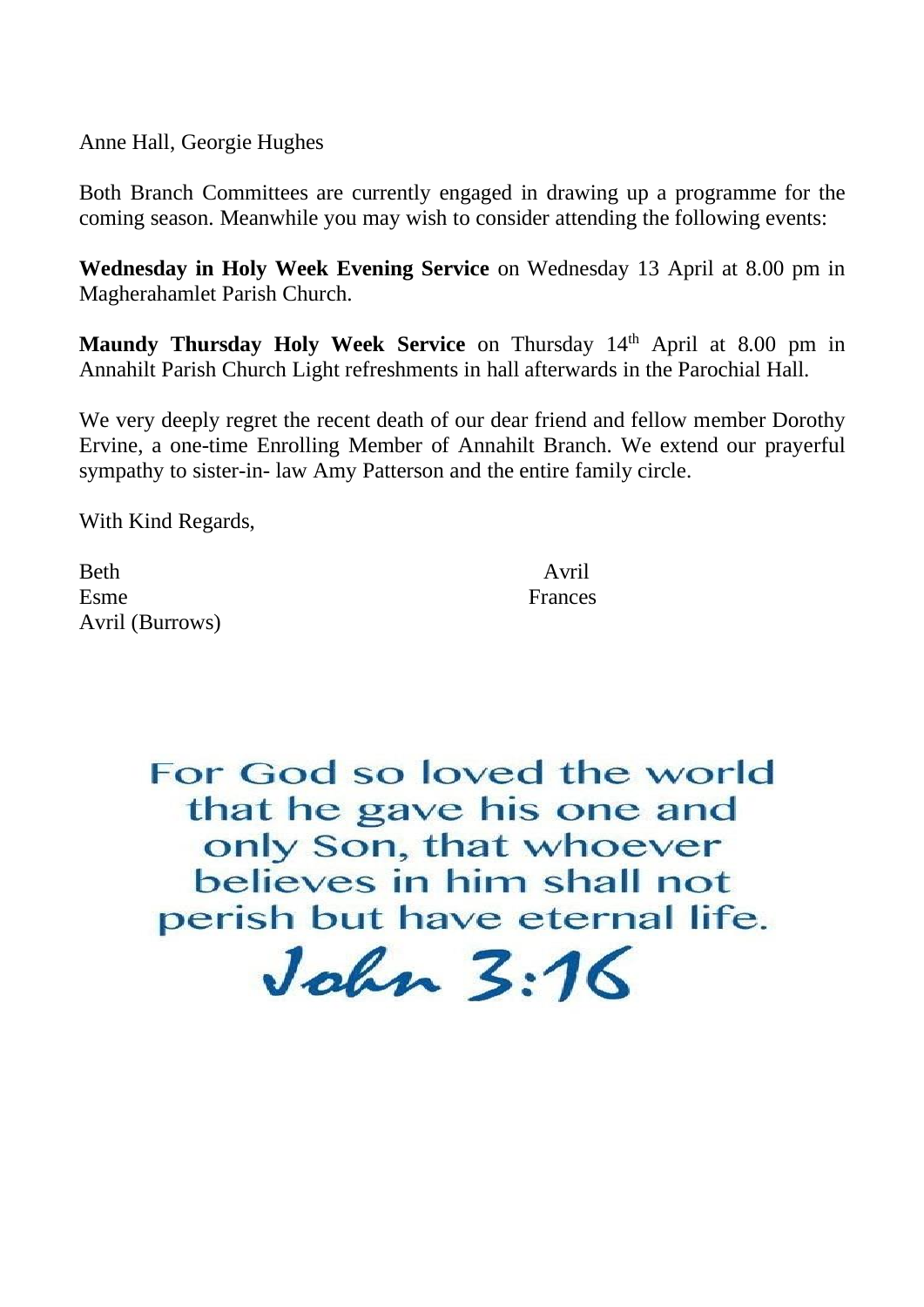# **Mothers' Union—Midday Prayers—April 2022 Praise and thanksgiving**

#### **Monday: Praise and thanksgiving**

Praise be to the God and Father of our Lord Jesus Christ! In his great mercy he has given us new birth into a living hope through the resurrection of Jesus Christ from the dead, and into an inheritance that can never perish, spoil or fade.

#### **1 Peter 1:3-4**

#### **Praise be to the God and Father of our Lord Jesus Christ! We come before you with thanksgiving!**

God of Promise and God of Hope, who through your great mercy have granted us new birth through the death and resurrection of Jesus Christ, **we praise your wonderful name!** 

God of Glory and God of Might who through your great power have granted us new strength to endure all things through faith in Christ our risen King, **we praise your wonderful name!** 

**Amen.** 

#### **Tuesday: Grace and peace**

Grace, mercy, and peace, which come from God the Father and from Jesus Christ the Son of the Father—will continue to be with us who live in truth and love.

#### **2 John 1:3 (NLT)**

# **Praise be to the God and Father of our Lord Jesus Christ!**

#### **We come before you with thanksgiving!**

Grace to you and peace from him who is and who was and who is to come, and from Jesus Christ, the faithful witness, the firstborn of the dead, and the ruler of the kings of the earth.

**To him who loves us and freed us from our sins by his blood, made us to be a kingdom, priests serving his God and Father, to him be glory and dominion forever and ever.** 

**Amen.** 

#### **Wednesday: Praise and thanksgiving**

Praise be to the God and Father of our Lord Jesus Christ, who has blessed us in the heavenly realms with every spiritual blessing in Christ.

#### **Ephesians 1:3**

#### **Praise be to the God and Father of our Lord Jesus Christ!**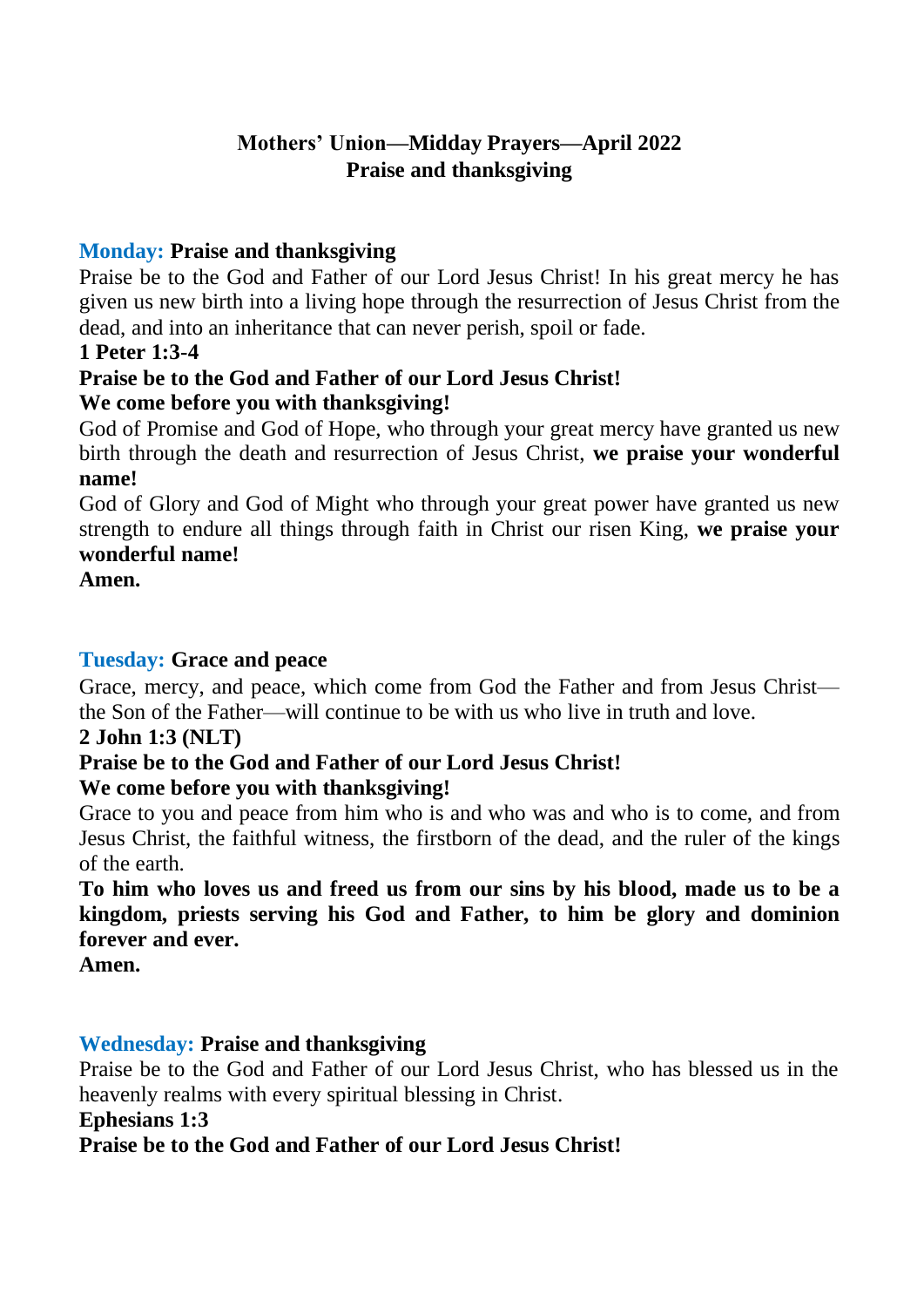#### **We come before you with thanksgiving!**

Through Jesus Christ, you have lavished on us every spiritual blessing we could possibly imagine! Before the world was created, you already knew us and loved us. You adopted us as your own children, and redeemed us through the blood of Christ. Even more, you have made us your heirs, and given us your own Spirit as a sign and guarantee. How we praise you!

### **May our worship bring you honour and glory, for you alone are worthy of our praise.**

**Amen.**

#### **Thursday: Grace and peace**

Grace and peace to you from God our Father and the Lord Jesus Christ, who gave himself for our sins to rescue us from the present evil age, according to the will of our God and Father,

#### **Galatians 1:3-4**

#### **Praise be to the God and Father of our Lord Jesus Christ!**

We come before you with thanksgiving! For peace beyond understanding  $-$  Shalom  $$ your desire for all that is good and fruitful, all that makes us whole, **we thank you.** 

For grace we do not deserve, freedom, forgiveness for all that is wrong in our lives that keeps us from you, **we thank you.** 

For life poured out on a cross – salvation – That divine mystery of love by which all might know you as Abba, Father, **we thank you.**

#### **Amen.**

#### **Friday: Praise and thanksgiving**

Praise be to the God and Father of our Lord Jesus Christ, the Father of compassion and the God of all comfort.

#### **2 Corinthians 1:3**

#### **Praise be to the God and Father of our Lord Jesus Christ! We come before you with thanksgiving!**

Dear Heavenly Father, thank you for the joy, peace, help and blessings that you give to us each day. Thank you for this wondrous world filled with all the wonderful gifts you have given to us.

Thank you for our families, friends and the fellowship of your Church.

And we thank you for the most wondrous gift of all  $-$  the forgiveness of our sins, bought for us by the love of your most blessed Son, our Saviour Jesus Christ.

#### **Amen.**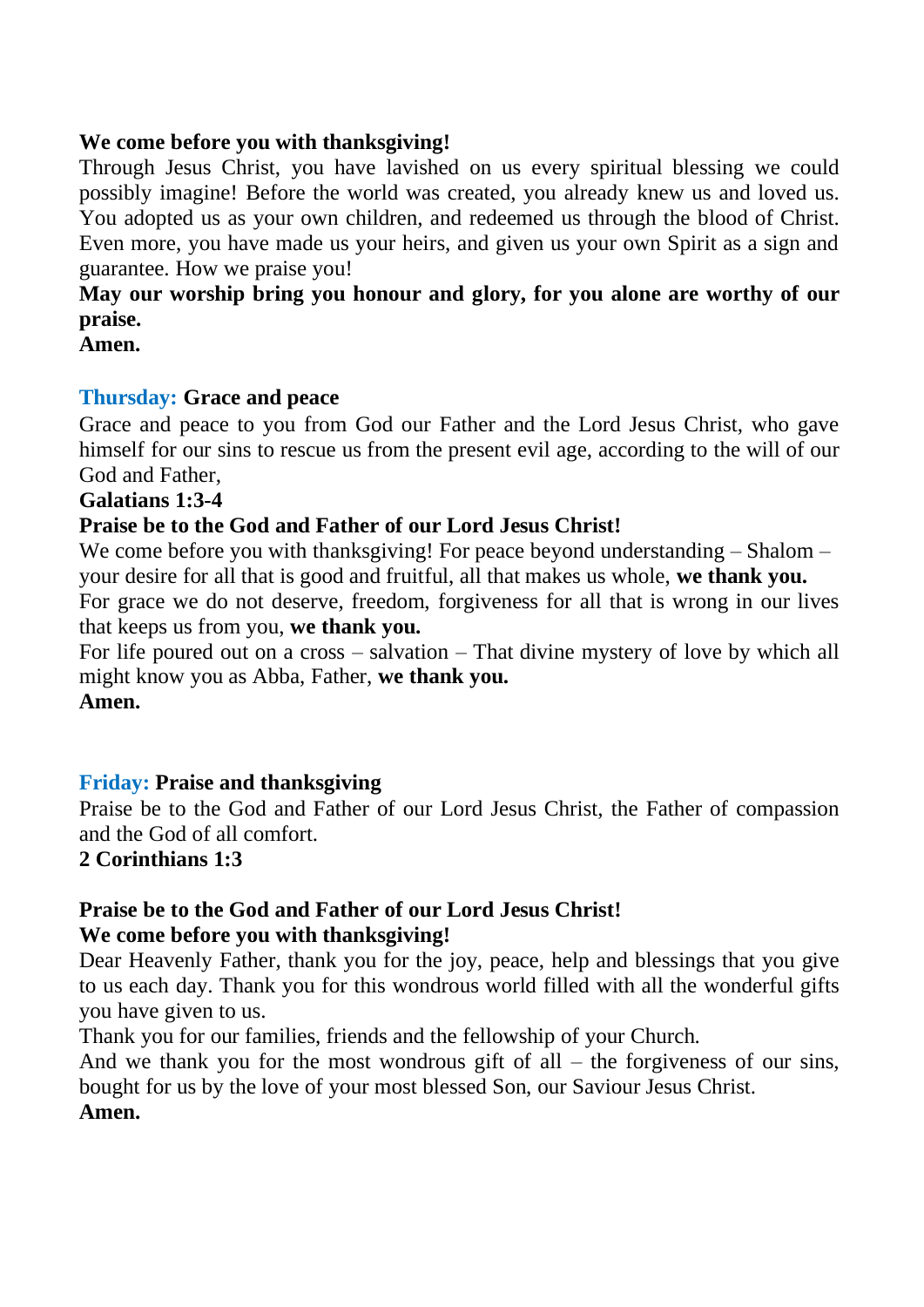#### **Saturday: Lives of thankfulness**

Just as you received Christ Jesus as Lord, continue to live your lives in him, rooted and built up in him, strengthened in the faith as you were taught, and overflowing with thankfulness.

**Colossians 2:6-7** 

#### **Risen Lord,**

#### **You love us, You call us, You change us.**

Let us recognise your coming however gently or dramatically you approach us. Let us recognise your coming whoever you use to make your coming known to us. Let us recognise your coming whatever time or situation you use to approach us. Let us recognise your compassionate emergence into the dark places of our lives,

Your generous summons which you constantly utter, your transforming touch upon the bleak places of our world. Lord of Life, of hope, of resurrection, we make our prayer in your name, Jesus.

**Amen**

#### **Recording of Services**

For the past year most have been able to benefit from the audio recordings of our Sunday and other special occasion Services either online via the website or from a CD recording.

If you are unable to attend Church in person we hope that you are availing of one of the methods of listening to the services. If you require any advice on locating the website or audio recording on your device (phone/tablet/laptop) or would like a CD copy please do not hesitate to contact the Rector on 028 9263 8218.

#### **Annahilt Annual Report**

The Trustees Annual Report including Parish Accounts is now available to view on the Parish Website. Due to printing costs these will not be circulated to the Parish with the magazine however if anyone would like a paper copy, please contact Patricia on 028 92665310 or 07713 257 691 and she will provide you with one.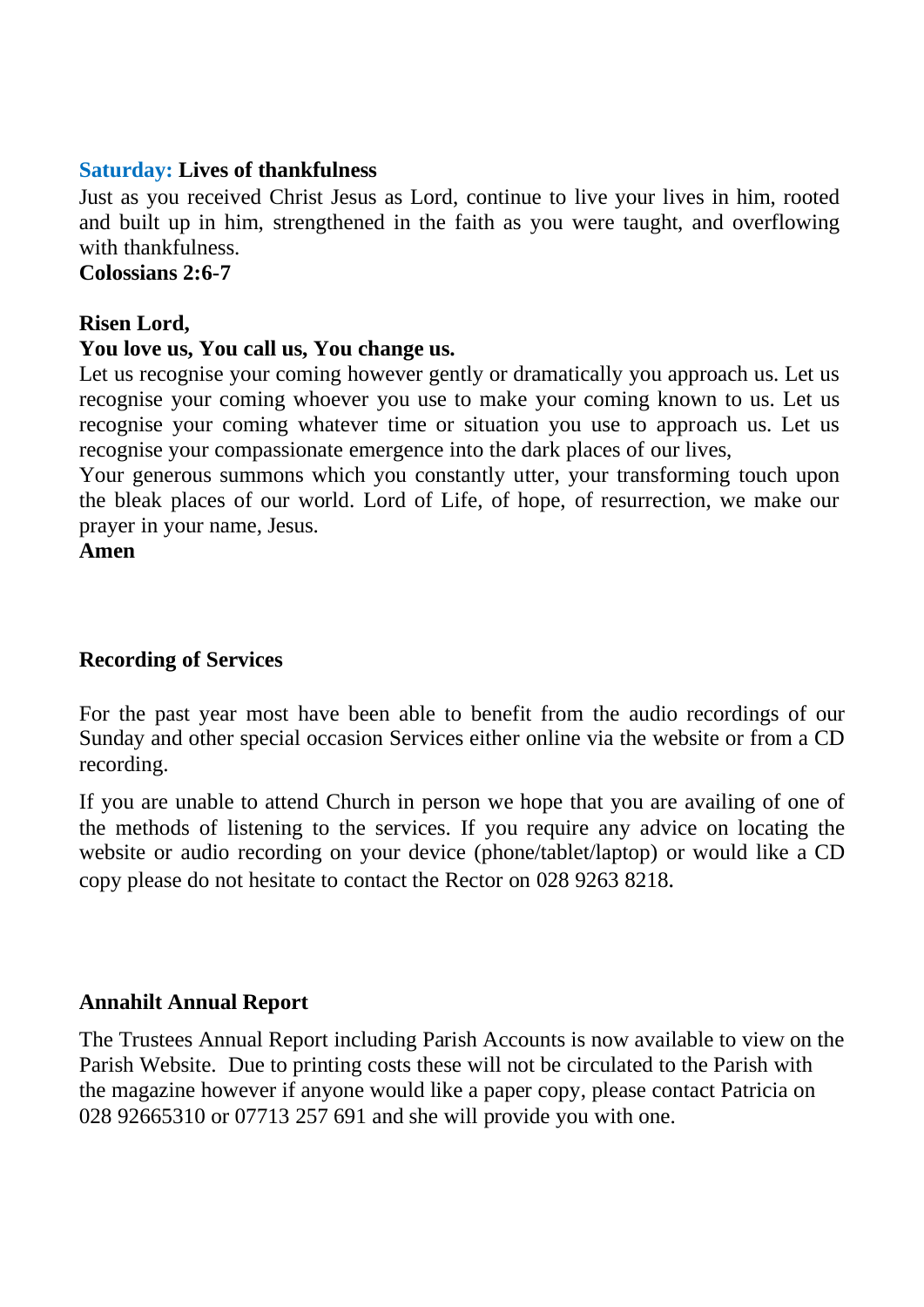#### **Grant from All Churches Trust**

Recently Annahilt Parish was successful with a funding application to All Churches Trust Limited in respect of a grant towards the building of our new toilet facilities. An amount of £2,700 was awarded and while this may not seem very much, the Trust receives over 1200 applications each year



for projects costing anything up to one million pounds. They like to give something to most applicants, which does mean their grants can be quite small. The Select Vestry is however grateful for these funds.

#### **LISBURN FOODBANK**

The Lisburn Foodbank is providing an essential service to those within our community who are experiencing difficult times, often due to circumstances beyond their control.

The Foodbank provides emergency food and support to local people in crisis in the Lisburn area.

Parishioners may leave items for the Foodbank in the basket in Annahilt Church Porch, on the FIRST and SECOND Sunday of each month.

A particular request from the Foodbank is for items listed below:

Cleaning items Small packs of toilet roll Nappies, baby wipes Shower gel Soaps Washing powder

#### **YOUR HELP WOULD BE GREATLY APPRECIATED**.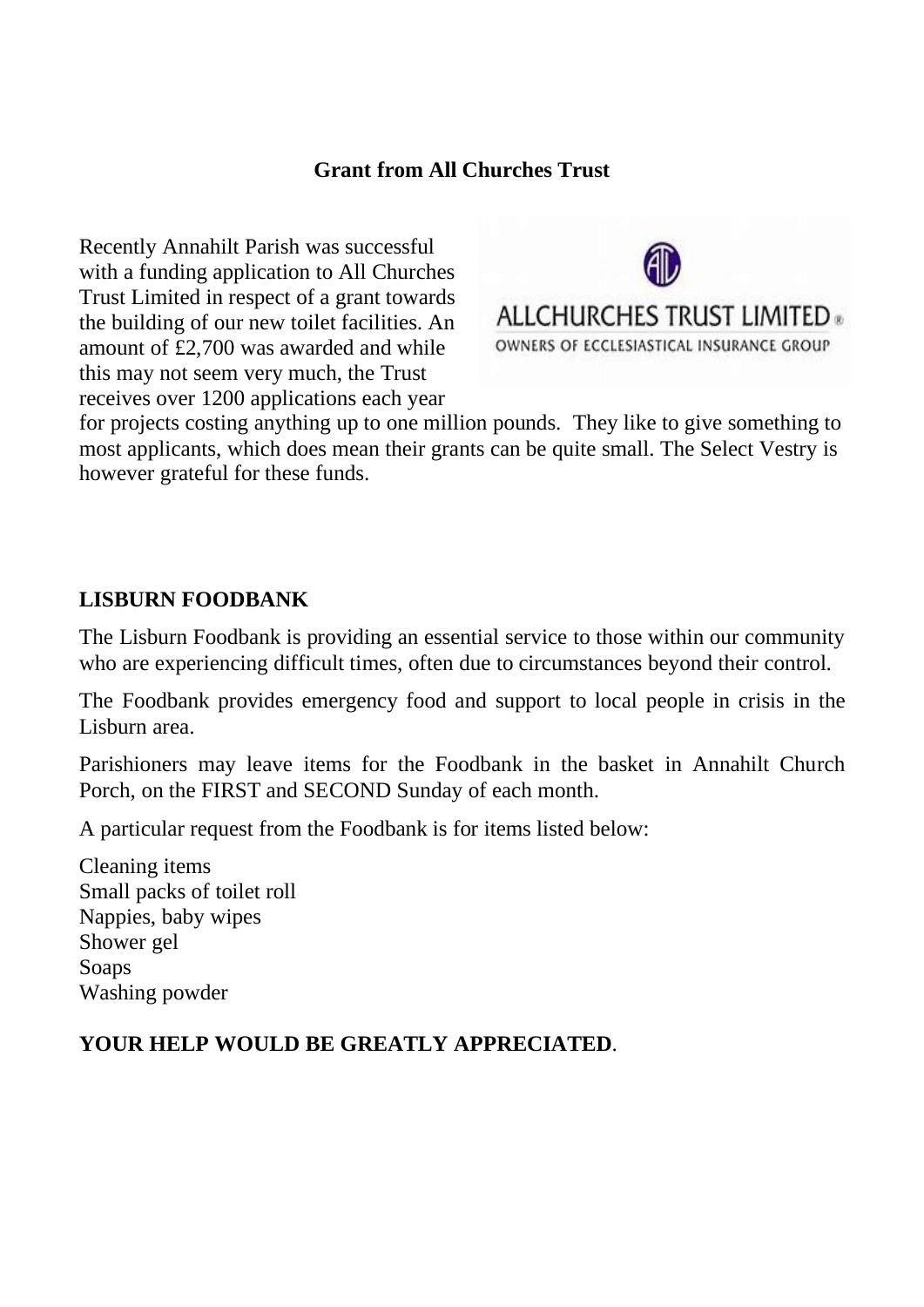# **St Johns Kilwarlin Jubilee Daffodil Festival**

Sunday  $17<sup>th</sup>$  April 2022, 2pm - 5pm & Monday-18th April 2022 11am - 5pm **Daffodil Arrangements in Church St Johns Church, St Johns Road Hillsborough, RT26 6ED** 

Monday 18th April 2022 8am -5pm **Competitive Daffodil Show and Growing Daffodils** 77 Ballygowan Road, Hillsborough, Co. Down. **BT26 6EO** 



**Refreshments Both Places, Both Days Carparking Available** 

**Admission - Donations to St Johns Church Hall & Marie Curie Cancer Charity** 

#### **Future Dates**

3/6/22 St Johns Concert with Kenny Archer and Friends 7.30pm 5/6/22 Bring your own Big Picnic Lunch& Tree Planting @ St Johns Church 1pm 2/4/22 Hillsborough Castle Daffodil show